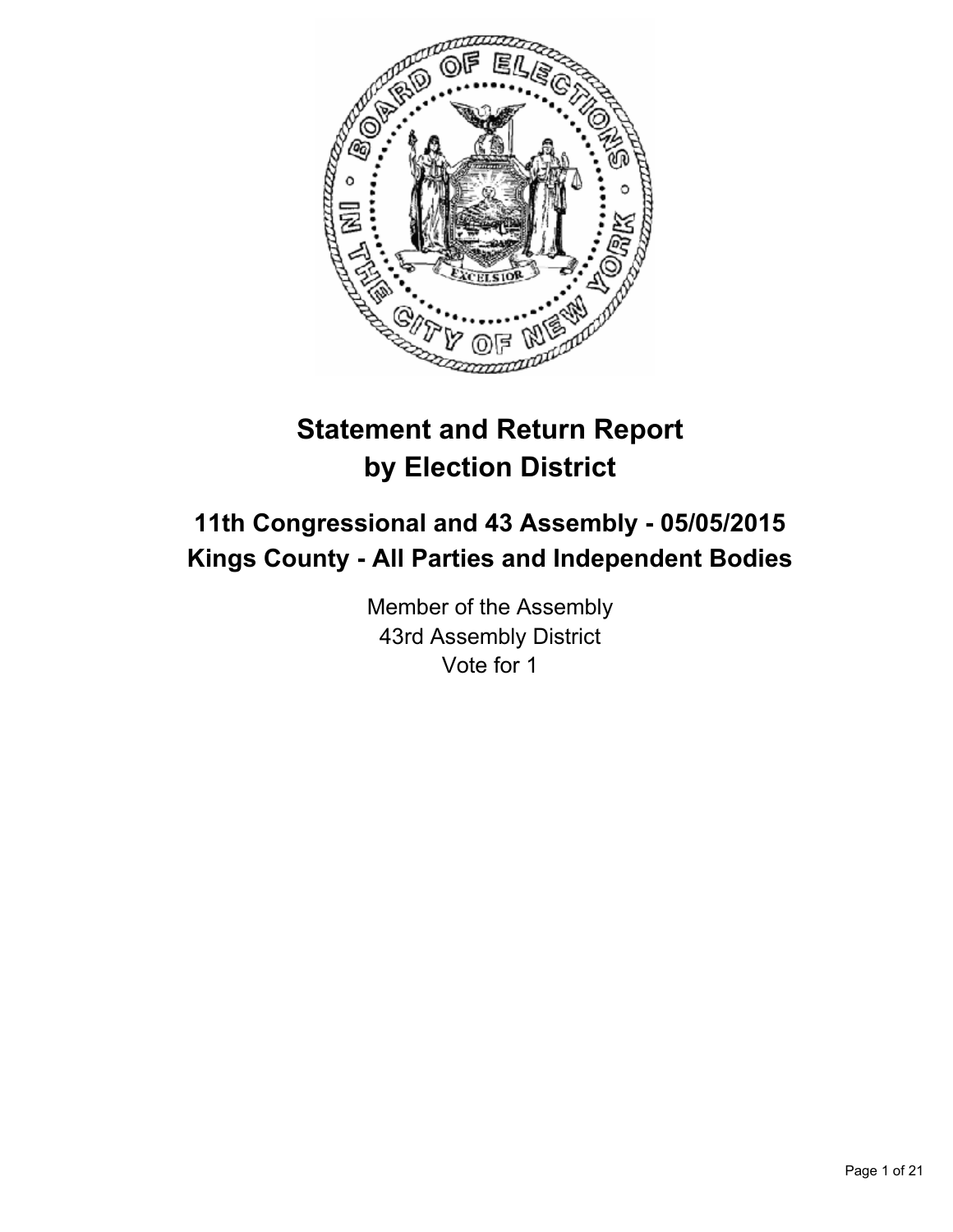

# **001/43 COMBINED into: 002/43**

# **002/43**

| PUBLIC COUNTER                                           | 162      |
|----------------------------------------------------------|----------|
| ABSENTEE/MILITARY                                        | 3        |
| <b>FEDERAL</b>                                           | 0        |
| <b>AFFIDAVIT</b>                                         | 2        |
| <b>Total Ballots</b>                                     | 167      |
| Less - Inapplicable Federal/Special Presidential Ballots | 0        |
| <b>Total Applicable Ballots</b>                          | 167      |
| MENACHEM M. RAITPORT (REPUBLICAN)                        | 4        |
| MENACHEM M. RAITPORT (CONSERVATIVE)                      | $\Omega$ |
| DIANA C. RICHARDSON (WORKING FAMILIES)                   | 122      |
| SHIRLEY M. PATTERSON (INDEPENDENCE)                      | 26       |
| GEOFFREY A. DAVIS (LOVE YOURSELF)                        | 14       |
| UNATTRIBUTABLE WRITE-IN (WRITE-IN)                       | 1        |
| <b>Total Votes</b>                                       | 167      |

# **003/43**

| PUBLIC COUNTER                                           | 163            |
|----------------------------------------------------------|----------------|
| ABSENTEE/MILITARY                                        | 3              |
| FEDERAL                                                  | 0              |
| AFFIDAVIT                                                | 0              |
| <b>Total Ballots</b>                                     | 166            |
| Less - Inapplicable Federal/Special Presidential Ballots | 0              |
| <b>Total Applicable Ballots</b>                          | 166            |
| MENACHEM M. RAITPORT (REPUBLICAN)                        | 1              |
| MENACHEM M. RAITPORT (CONSERVATIVE)                      | 3              |
| DIANA C. RICHARDSON (WORKING FAMILIES)                   | 123            |
| SHIRLEY M. PATTERSON (INDEPENDENCE)                      | 37             |
| GEOFFREY A. DAVIS (LOVE YOURSELF)                        | $\overline{2}$ |
| <b>Total Votes</b>                                       | 166            |
| 004/43 COMBINED into: 003/43                             |                |

**005/43 COMBINED into: 009/43**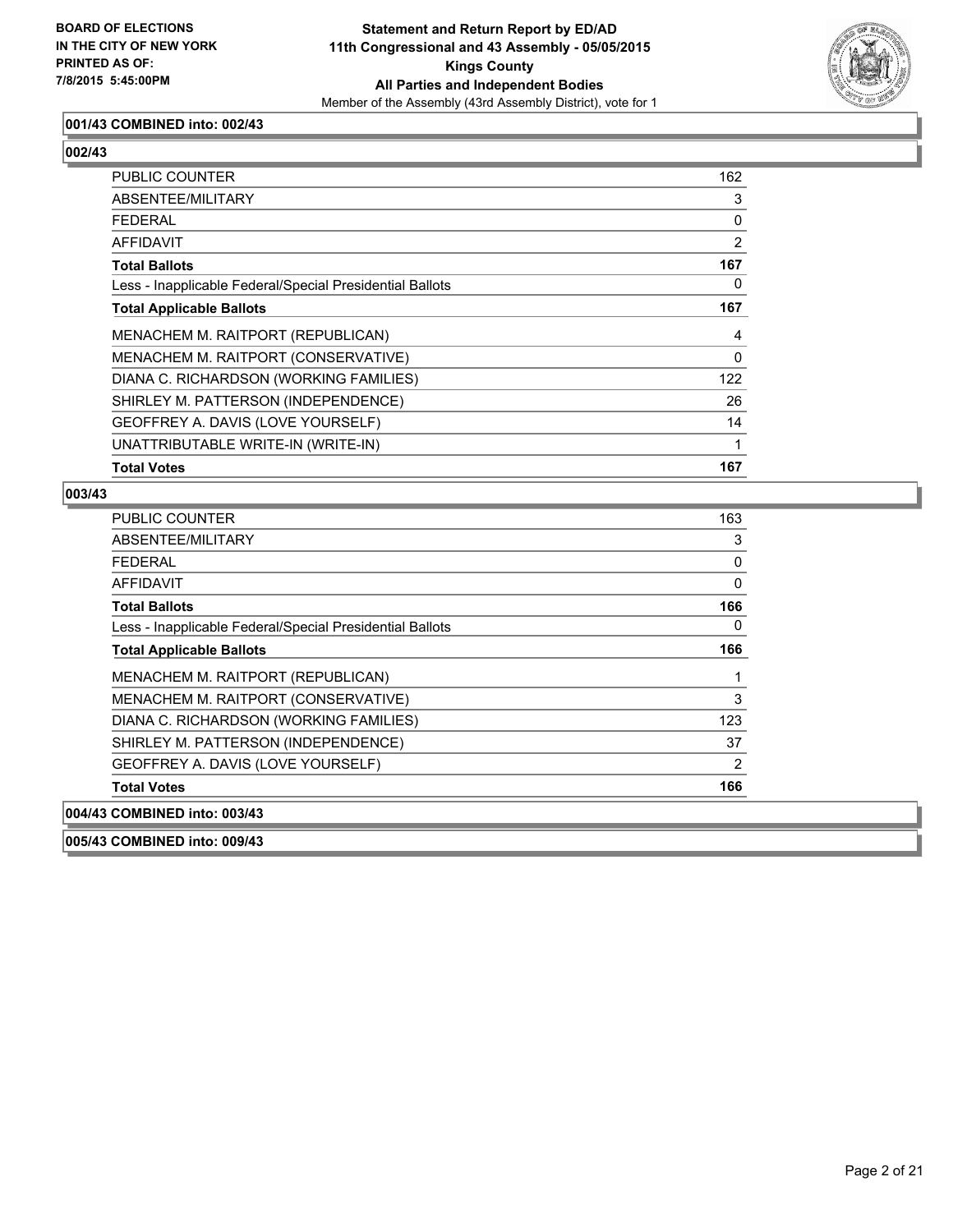

| <b>PUBLIC COUNTER</b>                                    | 176 |
|----------------------------------------------------------|-----|
| ABSENTEE/MILITARY                                        | 2   |
| <b>FEDERAL</b>                                           | 0   |
| <b>AFFIDAVIT</b>                                         | 2   |
| <b>Total Ballots</b>                                     | 180 |
| Less - Inapplicable Federal/Special Presidential Ballots | 0   |
| <b>Total Applicable Ballots</b>                          | 180 |
| MENACHEM M. RAITPORT (REPUBLICAN)                        | 0   |
| MENACHEM M. RAITPORT (CONSERVATIVE)                      | 0   |
| DIANA C. RICHARDSON (WORKING FAMILIES)                   | 142 |
| SHIRLEY M. PATTERSON (INDEPENDENCE)                      | 33  |
| GEOFFREY A. DAVIS (LOVE YOURSELF)                        | 4   |
| UNATTRIBUTABLE WRITE-IN (WRITE-IN)                       | 1   |
| <b>Total Votes</b>                                       | 180 |

#### **007/43 COMBINED into: 006/43**

#### **008/43 COMBINED into: 025/43**

# **009/43**

| DIANA C. RICHARDSON (WORKING FAMILIES)                                   | 104    |
|--------------------------------------------------------------------------|--------|
| MENACHEM M. RAITPORT (REPUBLICAN)<br>MENACHEM M. RAITPORT (CONSERVATIVE) | 4<br>0 |
| <b>Total Applicable Ballots</b>                                          | 152    |
| Less - Inapplicable Federal/Special Presidential Ballots                 | 0      |
| <b>Total Ballots</b>                                                     | 152    |
| AFFIDAVIT                                                                | 0      |
| <b>FEDERAL</b>                                                           | 0      |
| ABSENTEE/MILITARY                                                        | 5      |
| <b>PUBLIC COUNTER</b>                                                    | 147    |

| PUBLIC COUNTER                                           | 33          |
|----------------------------------------------------------|-------------|
| ABSENTEE/MILITARY                                        |             |
| FEDERAL                                                  | 0           |
| <b>AFFIDAVIT</b>                                         | $\mathbf 0$ |
| <b>Total Ballots</b>                                     | 34          |
| Less - Inapplicable Federal/Special Presidential Ballots | 0           |
| <b>Total Applicable Ballots</b>                          | 34          |
| MENACHEM M. RAITPORT (REPUBLICAN)                        | 0           |
| MENACHEM M. RAITPORT (CONSERVATIVE)                      |             |
| DIANA C. RICHARDSON (WORKING FAMILIES)                   | 25          |
| SHIRLEY M. PATTERSON (INDEPENDENCE)                      | 7           |
| GEOFFREY A. DAVIS (LOVE YOURSELF)                        |             |
| <b>Total Votes</b>                                       | 34          |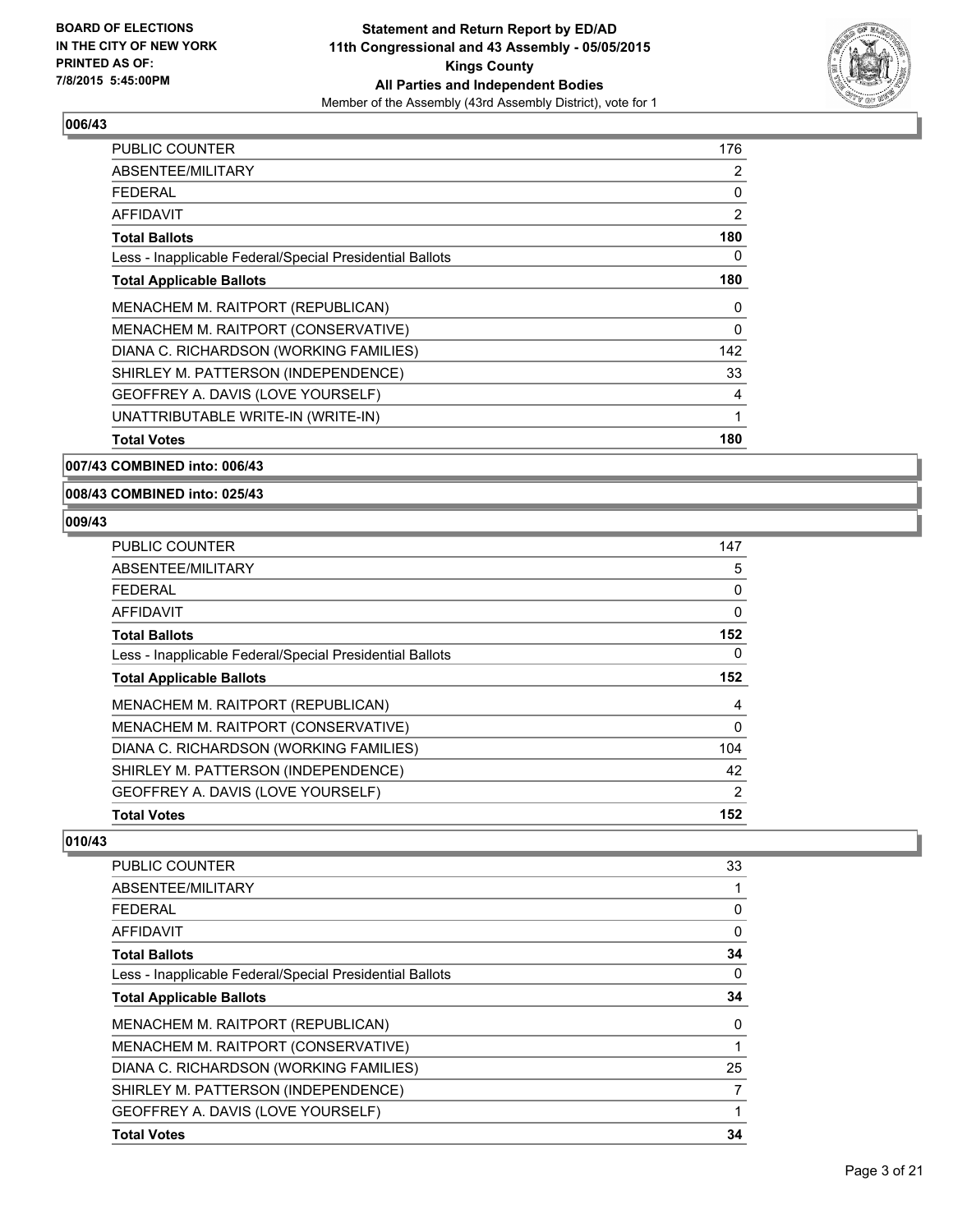

# **011/43 COMBINED into: 015/43**

#### **012/43 COMBINED into: 048/43**

**013/43** 

| <b>PUBLIC COUNTER</b>                                    | 327 |
|----------------------------------------------------------|-----|
| ABSENTEE/MILITARY                                        | 19  |
| <b>FEDERAL</b>                                           | 0   |
| AFFIDAVIT                                                | 10  |
| <b>Total Ballots</b>                                     | 356 |
| Less - Inapplicable Federal/Special Presidential Ballots | 0   |
| <b>Total Applicable Ballots</b>                          | 356 |
| MENACHEM M. RAITPORT (REPUBLICAN)                        | 208 |
| MENACHEM M. RAITPORT (CONSERVATIVE)                      | 57  |
| DIANA C. RICHARDSON (WORKING FAMILIES)                   | 43  |
| SHIRLEY M. PATTERSON (INDEPENDENCE)                      | 40  |
| GEOFFREY A. DAVIS (LOVE YOURSELF)                        | 7   |
| <b>Total Votes</b>                                       | 355 |
| Unrecorded                                               | 1   |

# **014/43 COMBINED into: 018/43**

| <b>PUBLIC COUNTER</b>                                    | 228      |
|----------------------------------------------------------|----------|
| ABSENTEE/MILITARY                                        | 4        |
| <b>FEDERAL</b>                                           | $\Omega$ |
| AFFIDAVIT                                                | 12       |
| <b>Total Ballots</b>                                     | 244      |
| Less - Inapplicable Federal/Special Presidential Ballots | 0        |
| <b>Total Applicable Ballots</b>                          | 244      |
| MENACHEM M. RAITPORT (REPUBLICAN)                        | 53       |
| MENACHEM M. RAITPORT (CONSERVATIVE)                      | 20       |
| DIANA C. RICHARDSON (WORKING FAMILIES)                   | 119      |
| SHIRLEY M. PATTERSON (INDEPENDENCE)                      | 33       |
| GEOFFREY A. DAVIS (LOVE YOURSELF)                        | 17       |
| RICHARD MAATHEY (WRITE-IN)                               | 1        |
| <b>Total Votes</b>                                       | 243      |
| Unrecorded                                               | 1        |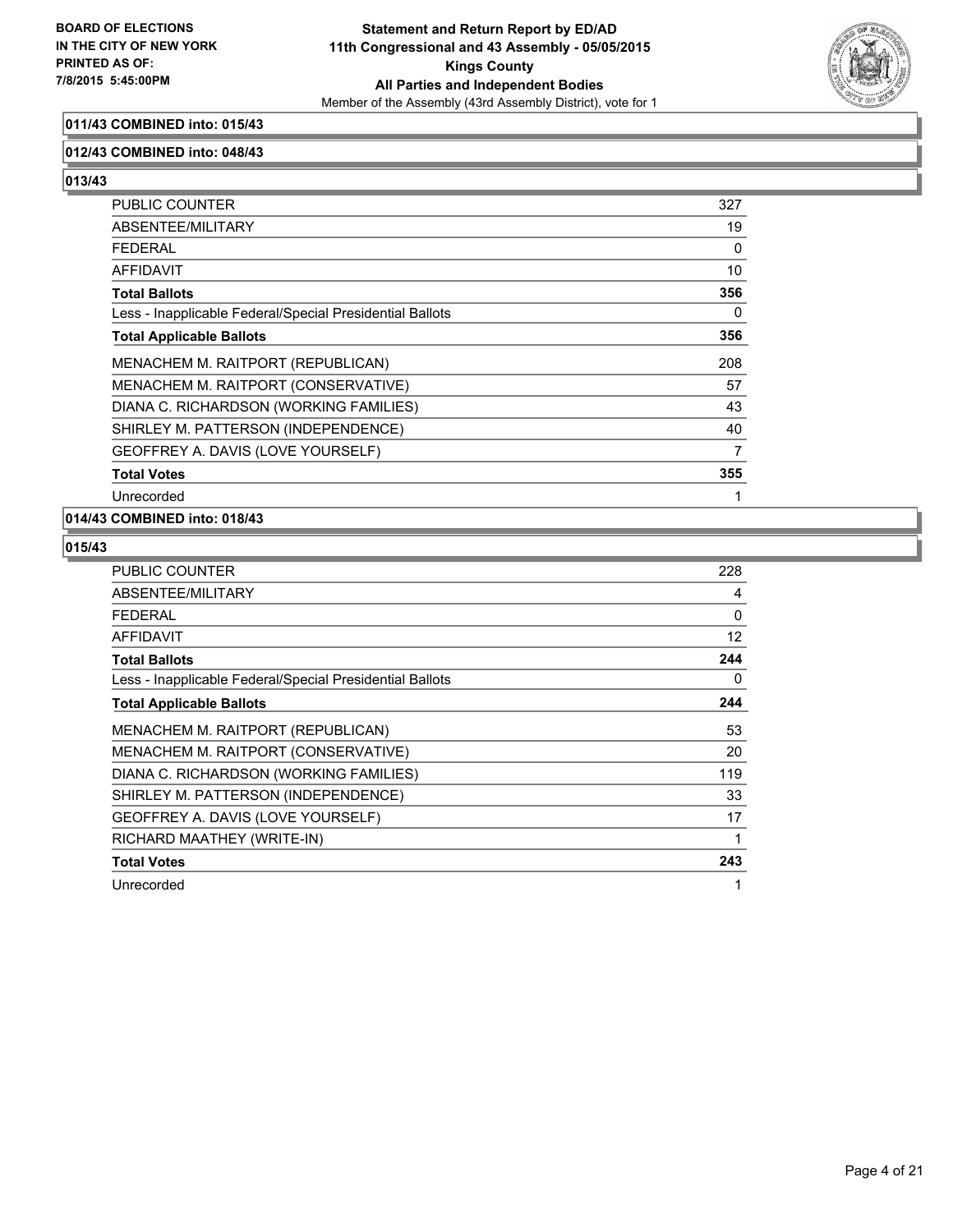

| <b>PUBLIC COUNTER</b>                                    | 173 |
|----------------------------------------------------------|-----|
| ABSENTEE/MILITARY                                        | 6   |
| <b>FEDERAL</b>                                           | 0   |
| <b>AFFIDAVIT</b>                                         | 4   |
| <b>Total Ballots</b>                                     | 183 |
| Less - Inapplicable Federal/Special Presidential Ballots | 0   |
| <b>Total Applicable Ballots</b>                          | 183 |
| MENACHEM M. RAITPORT (REPUBLICAN)                        | 5   |
| MENACHEM M. RAITPORT (CONSERVATIVE)                      | 0   |
| DIANA C. RICHARDSON (WORKING FAMILIES)                   | 121 |
| SHIRLEY M. PATTERSON (INDEPENDENCE)                      | 51  |
| GEOFFREY A. DAVIS (LOVE YOURSELF)                        | 5   |
| <b>Total Votes</b>                                       | 182 |
| Unrecorded                                               | 1   |

**017/43 COMBINED into: 022/43**

| 202 |
|-----|
| 6   |
| 0   |
| 1   |
| 209 |
| 0   |
| 209 |
| 1   |
| 0   |
| 135 |
| 37  |
| 34  |
| 1   |
| 1   |
| 209 |
|     |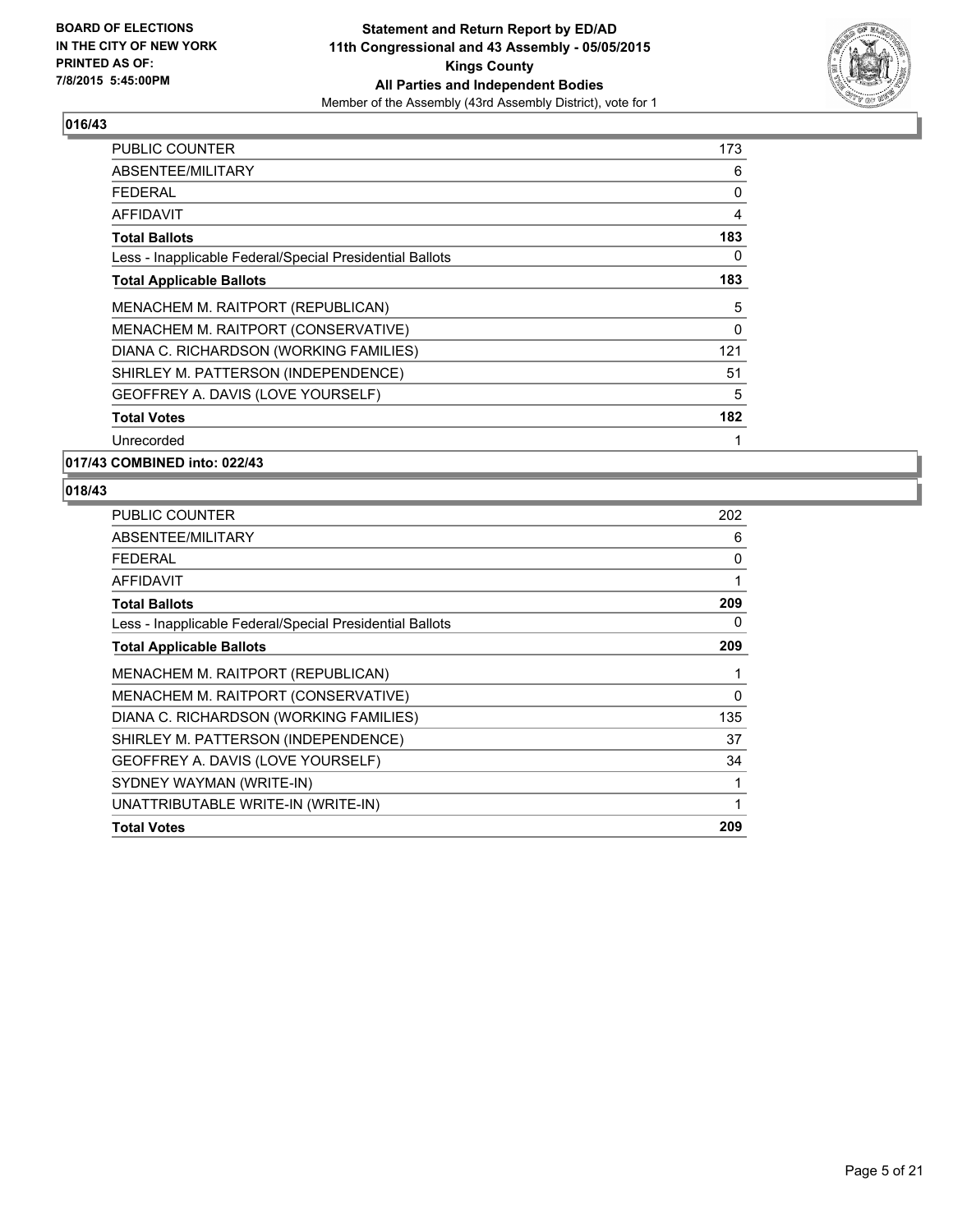

| PUBLIC COUNTER                                           | 181 |
|----------------------------------------------------------|-----|
| ABSENTEE/MILITARY                                        | 4   |
| <b>FEDERAL</b>                                           | 0   |
| <b>AFFIDAVIT</b>                                         | 1   |
| <b>Total Ballots</b>                                     | 186 |
| Less - Inapplicable Federal/Special Presidential Ballots | 0   |
| <b>Total Applicable Ballots</b>                          | 186 |
| MENACHEM M. RAITPORT (REPUBLICAN)                        | 0   |
| MENACHEM M. RAITPORT (CONSERVATIVE)                      | 0   |
| DIANA C. RICHARDSON (WORKING FAMILIES)                   | 158 |
| SHIRLEY M. PATTERSON (INDEPENDENCE)                      | 23  |
| GEOFFREY A. DAVIS (LOVE YOURSELF)                        | 4   |
| <b>Total Votes</b>                                       | 185 |
| Unrecorded                                               | 1   |

# **020/43**

| PUBLIC COUNTER                                           | 156            |
|----------------------------------------------------------|----------------|
| ABSENTEE/MILITARY                                        | 6              |
| <b>FEDERAL</b>                                           | 0              |
| AFFIDAVIT                                                | 0              |
| <b>Total Ballots</b>                                     | 162            |
| Less - Inapplicable Federal/Special Presidential Ballots | 0              |
| <b>Total Applicable Ballots</b>                          | 162            |
| MENACHEM M. RAITPORT (REPUBLICAN)                        | 0              |
| MENACHEM M. RAITPORT (CONSERVATIVE)                      | 1              |
| DIANA C. RICHARDSON (WORKING FAMILIES)                   | 110            |
| SHIRLEY M. PATTERSON (INDEPENDENCE)                      | 45             |
| GEOFFREY A. DAVIS (LOVE YOURSELF)                        | 4              |
| <b>Total Votes</b>                                       | 160            |
| Unrecorded                                               | $\overline{2}$ |

| <b>PUBLIC COUNTER</b>                                    | 110 |
|----------------------------------------------------------|-----|
| ABSENTEE/MILITARY                                        | 3   |
| <b>FEDERAL</b>                                           | 0   |
| AFFIDAVIT                                                | 2   |
| <b>Total Ballots</b>                                     | 115 |
| Less - Inapplicable Federal/Special Presidential Ballots | 0   |
| <b>Total Applicable Ballots</b>                          | 115 |
| MENACHEM M. RAITPORT (REPUBLICAN)                        | 3   |
| MENACHEM M. RAITPORT (CONSERVATIVE)                      | 2   |
| DIANA C. RICHARDSON (WORKING FAMILIES)                   | 78  |
| SHIRLEY M. PATTERSON (INDEPENDENCE)                      | 28  |
| GEOFFREY A. DAVIS (LOVE YOURSELF)                        | 4   |
| <b>Total Votes</b>                                       | 115 |
|                                                          |     |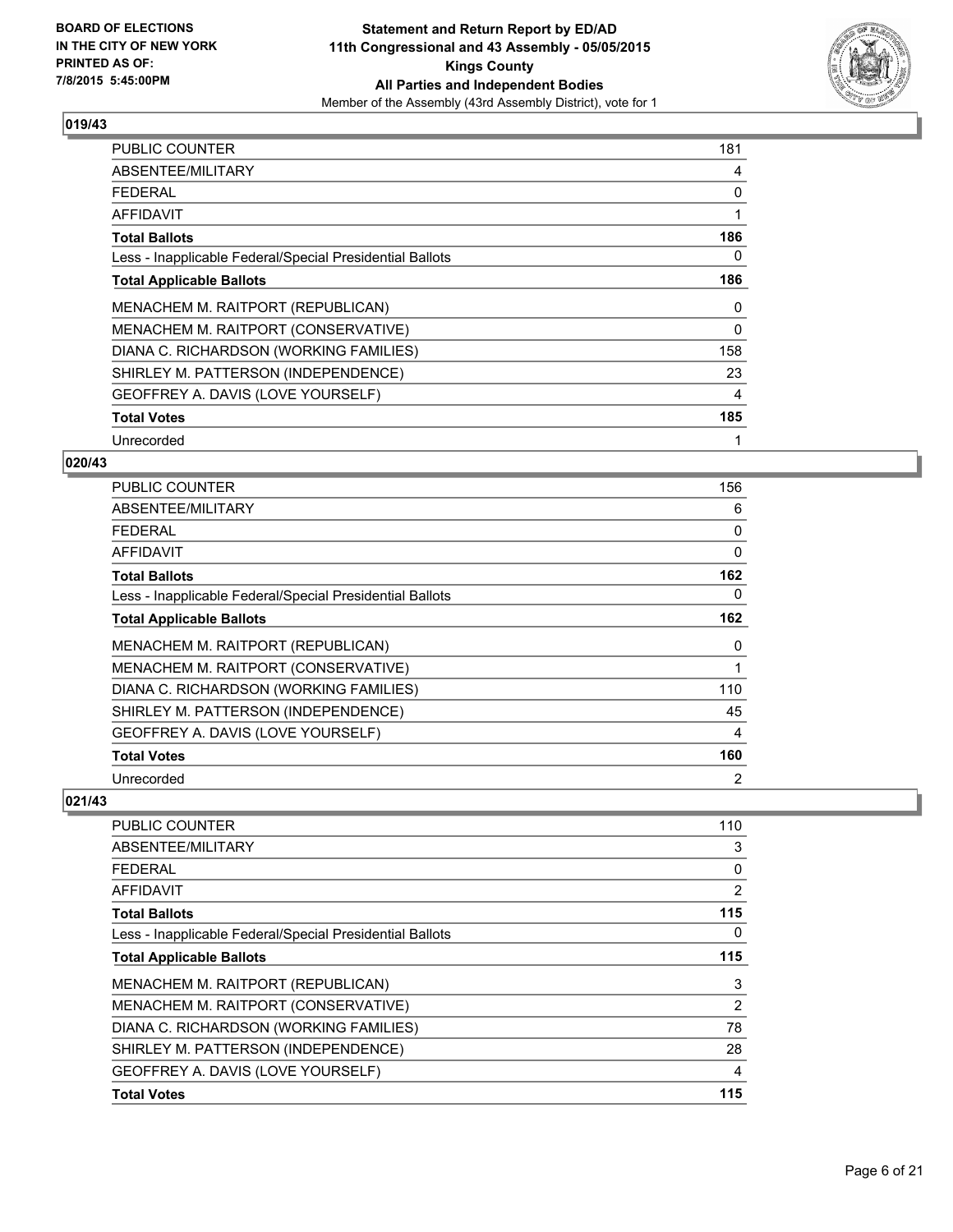

| <b>PUBLIC COUNTER</b>                                    | 173 |
|----------------------------------------------------------|-----|
| ABSENTEE/MILITARY                                        | 3   |
| <b>FEDERAL</b>                                           | 0   |
| AFFIDAVIT                                                | 2   |
| <b>Total Ballots</b>                                     | 178 |
| Less - Inapplicable Federal/Special Presidential Ballots | 0   |
| <b>Total Applicable Ballots</b>                          | 178 |
| MENACHEM M. RAITPORT (REPUBLICAN)                        | 3   |
| MENACHEM M. RAITPORT (CONSERVATIVE)                      | 1   |
| DIANA C. RICHARDSON (WORKING FAMILIES)                   | 119 |
| SHIRLEY M. PATTERSON (INDEPENDENCE)                      | 49  |
| GEOFFREY A. DAVIS (LOVE YOURSELF)                        | 4   |
| <b>Total Votes</b>                                       | 176 |
| Unrecorded                                               | 2   |

| <b>PUBLIC COUNTER</b>                                    | 173 |
|----------------------------------------------------------|-----|
| ABSENTEE/MILITARY                                        | 4   |
| <b>FEDERAL</b>                                           | 0   |
| <b>AFFIDAVIT</b>                                         | 5   |
| <b>Total Ballots</b>                                     | 182 |
| Less - Inapplicable Federal/Special Presidential Ballots | 0   |
| <b>Total Applicable Ballots</b>                          | 182 |
| MENACHEM M. RAITPORT (REPUBLICAN)                        | 1   |
| MENACHEM M. RAITPORT (CONSERVATIVE)                      | 2   |
| DIANA C. RICHARDSON (WORKING FAMILIES)                   | 125 |
| SHIRLEY M. PATTERSON (INDEPENDENCE)                      | 50  |
| GEOFFREY A. DAVIS (LOVE YOURSELF)                        | 2   |
| UNATTRIBUTABLE WRITE-IN (WRITE-IN)                       | 1   |
| <b>Total Votes</b>                                       | 181 |
| Unrecorded                                               |     |
| 024/43 COMBINED into: 019/43                             |     |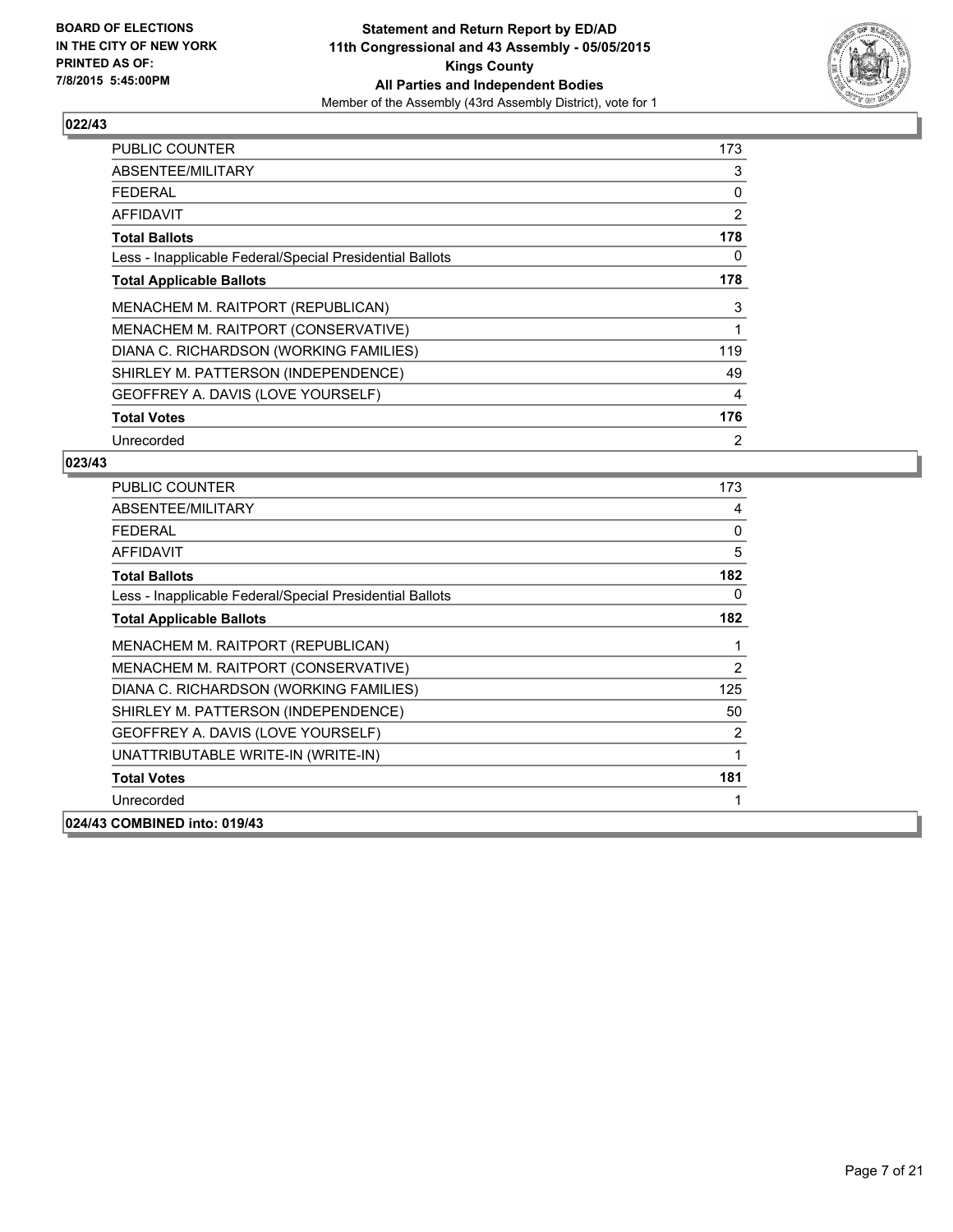

| <b>PUBLIC COUNTER</b>                                    | 222 |
|----------------------------------------------------------|-----|
| ABSENTEE/MILITARY                                        | 2   |
| <b>FEDERAL</b>                                           | 0   |
| AFFIDAVIT                                                | 3   |
| <b>Total Ballots</b>                                     | 227 |
| Less - Inapplicable Federal/Special Presidential Ballots | 0   |
| <b>Total Applicable Ballots</b>                          | 227 |
| MENACHEM M. RAITPORT (REPUBLICAN)                        | 2   |
| MENACHEM M. RAITPORT (CONSERVATIVE)                      | 2   |
| DIANA C. RICHARDSON (WORKING FAMILIES)                   | 178 |
| SHIRLEY M. PATTERSON (INDEPENDENCE)                      | 39  |
| GEOFFREY A. DAVIS (LOVE YOURSELF)                        | 4   |
| <b>Total Votes</b>                                       | 225 |
| Unrecorded                                               | 2   |

#### **026/43**

| PUBLIC COUNTER                                           | 115 |
|----------------------------------------------------------|-----|
| ABSENTEE/MILITARY                                        | 2   |
| <b>FEDERAL</b>                                           | 0   |
| AFFIDAVIT                                                |     |
| <b>Total Ballots</b>                                     | 118 |
| Less - Inapplicable Federal/Special Presidential Ballots | 0   |
| <b>Total Applicable Ballots</b>                          | 118 |
| MENACHEM M. RAITPORT (REPUBLICAN)                        |     |
| MENACHEM M. RAITPORT (CONSERVATIVE)                      |     |
| DIANA C. RICHARDSON (WORKING FAMILIES)                   | 91  |
| SHIRLEY M. PATTERSON (INDEPENDENCE)                      | 25  |
| GEOFFREY A. DAVIS (LOVE YOURSELF)                        | 0   |
| <b>Total Votes</b>                                       | 118 |

| <b>PUBLIC COUNTER</b>                                    | 163 |
|----------------------------------------------------------|-----|
| ABSENTEE/MILITARY                                        | 5   |
| FEDERAL                                                  | 0   |
| <b>AFFIDAVIT</b>                                         | 2   |
| <b>Total Ballots</b>                                     | 170 |
| Less - Inapplicable Federal/Special Presidential Ballots | 0   |
| <b>Total Applicable Ballots</b>                          | 170 |
| MENACHEM M. RAITPORT (REPUBLICAN)                        | 1   |
| MENACHEM M. RAITPORT (CONSERVATIVE)                      | 0   |
| DIANA C. RICHARDSON (WORKING FAMILIES)                   | 117 |
| SHIRLEY M. PATTERSON (INDEPENDENCE)                      | 46  |
| GEOFFREY A. DAVIS (LOVE YOURSELF)                        | 5   |
| <b>Total Votes</b>                                       | 169 |
| Unrecorded                                               | 1   |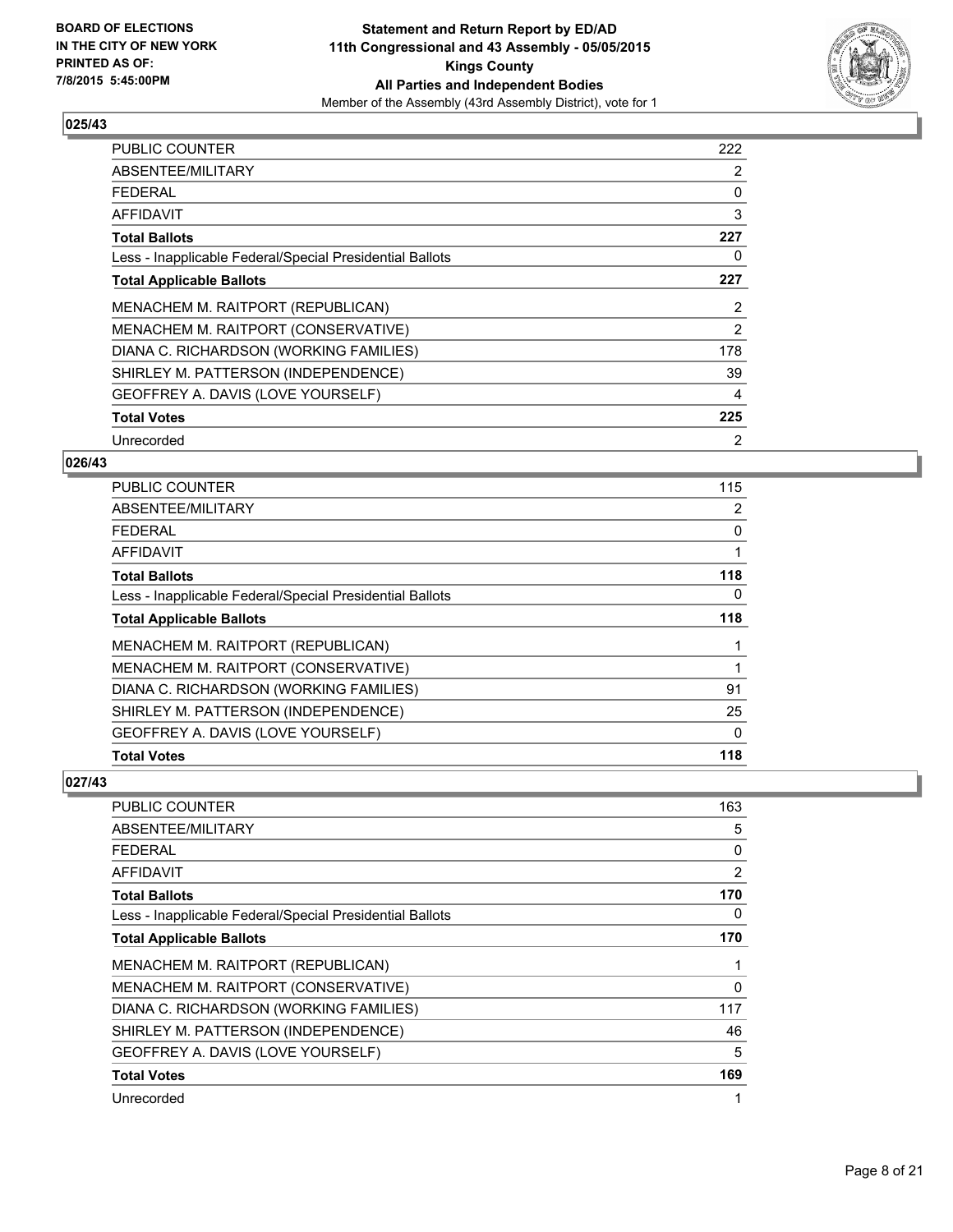

| <b>Total Votes</b>                                       | 115 |
|----------------------------------------------------------|-----|
| GEOFFREY A. DAVIS (LOVE YOURSELF)                        | 2   |
| SHIRLEY M. PATTERSON (INDEPENDENCE)                      | 28  |
| DIANA C. RICHARDSON (WORKING FAMILIES)                   | 81  |
| MENACHEM M. RAITPORT (CONSERVATIVE)                      | 2   |
| MENACHEM M. RAITPORT (REPUBLICAN)                        | 2   |
| <b>Total Applicable Ballots</b>                          | 115 |
| Less - Inapplicable Federal/Special Presidential Ballots | 0   |
| <b>Total Ballots</b>                                     | 115 |
| <b>AFFIDAVIT</b>                                         | 2   |
| <b>FEDERAL</b>                                           | 0   |
| ABSENTEE/MILITARY                                        | 0   |
| <b>PUBLIC COUNTER</b>                                    | 113 |

#### **029/43**

| PUBLIC COUNTER                                           | 117            |
|----------------------------------------------------------|----------------|
| ABSENTEE/MILITARY                                        | 3              |
| <b>FEDERAL</b>                                           | 0              |
| AFFIDAVIT                                                |                |
| <b>Total Ballots</b>                                     | 121            |
| Less - Inapplicable Federal/Special Presidential Ballots | 0              |
| <b>Total Applicable Ballots</b>                          | 121            |
| MENACHEM M. RAITPORT (REPUBLICAN)                        |                |
| MENACHEM M. RAITPORT (CONSERVATIVE)                      | 0              |
| DIANA C. RICHARDSON (WORKING FAMILIES)                   | 74             |
| SHIRLEY M. PATTERSON (INDEPENDENCE)                      | 44             |
| GEOFFREY A. DAVIS (LOVE YOURSELF)                        | $\overline{2}$ |
| <b>Total Votes</b>                                       | 121            |

# **030/43 COMBINED into: 029/43**

| PUBLIC COUNTER                                           | 133 |
|----------------------------------------------------------|-----|
| <b>ABSENTEE/MILITARY</b>                                 | 0   |
| FEDERAL                                                  | 0   |
| <b>AFFIDAVIT</b>                                         | 3   |
| <b>Total Ballots</b>                                     | 136 |
| Less - Inapplicable Federal/Special Presidential Ballots | 0   |
| <b>Total Applicable Ballots</b>                          | 136 |
| MENACHEM M. RAITPORT (REPUBLICAN)                        | 0   |
| MENACHEM M. RAITPORT (CONSERVATIVE)                      | 1   |
| DIANA C. RICHARDSON (WORKING FAMILIES)                   | 93  |
| SHIRLEY M. PATTERSON (INDEPENDENCE)                      | 38  |
| GEOFFREY A. DAVIS (LOVE YOURSELF)                        | 3   |
| <b>Total Votes</b>                                       | 135 |
| Unrecorded                                               | 1   |
|                                                          |     |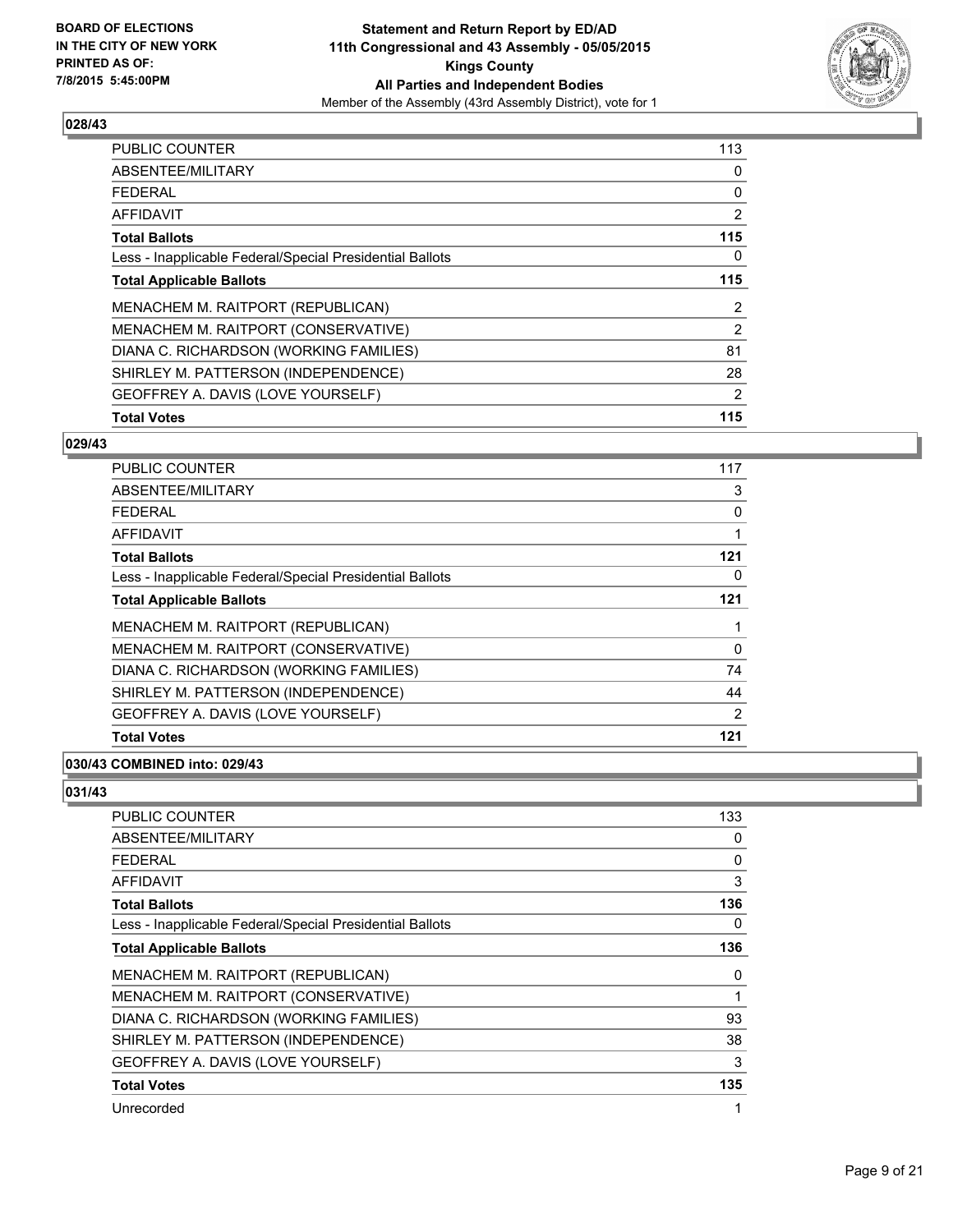

| <b>Total Votes</b>                                       | 60 |
|----------------------------------------------------------|----|
| GEOFFREY A. DAVIS (LOVE YOURSELF)                        | 0  |
| SHIRLEY M. PATTERSON (INDEPENDENCE)                      | 17 |
| DIANA C. RICHARDSON (WORKING FAMILIES)                   | 43 |
| MENACHEM M. RAITPORT (CONSERVATIVE)                      | 0  |
| MENACHEM M. RAITPORT (REPUBLICAN)                        | 0  |
| <b>Total Applicable Ballots</b>                          | 60 |
| Less - Inapplicable Federal/Special Presidential Ballots | 0  |
| <b>Total Ballots</b>                                     | 60 |
| AFFIDAVIT                                                | 0  |
| <b>FEDERAL</b>                                           | 0  |
| ABSENTEE/MILITARY                                        | 0  |
| PUBLIC COUNTER                                           | 60 |

# **033/43**

| PUBLIC COUNTER                                           | 169 |
|----------------------------------------------------------|-----|
| ABSENTEE/MILITARY                                        |     |
| <b>FEDERAL</b>                                           | 0   |
| AFFIDAVIT                                                | 2   |
| <b>Total Ballots</b>                                     | 172 |
| Less - Inapplicable Federal/Special Presidential Ballots | 0   |
| <b>Total Applicable Ballots</b>                          | 172 |
| MENACHEM M. RAITPORT (REPUBLICAN)                        | 0   |
| MENACHEM M. RAITPORT (CONSERVATIVE)                      | 0   |
| DIANA C. RICHARDSON (WORKING FAMILIES)                   | 115 |
| SHIRLEY M. PATTERSON (INDEPENDENCE)                      | 49  |
| GEOFFREY A. DAVIS (LOVE YOURSELF)                        | 7   |
| UNATTRIBUTABLE WRITE-IN (WRITE-IN)                       | 1   |
| <b>Total Votes</b>                                       | 172 |

| <b>PUBLIC COUNTER</b>                                    | 109 |
|----------------------------------------------------------|-----|
| ABSENTEE/MILITARY                                        | 22  |
| <b>FEDERAL</b>                                           | 0   |
| <b>AFFIDAVIT</b>                                         | 2   |
| <b>Total Ballots</b>                                     | 133 |
| Less - Inapplicable Federal/Special Presidential Ballots | 0   |
| <b>Total Applicable Ballots</b>                          | 133 |
| MENACHEM M. RAITPORT (REPUBLICAN)                        | 1   |
| MENACHEM M. RAITPORT (CONSERVATIVE)                      | 0   |
| DIANA C. RICHARDSON (WORKING FAMILIES)                   | 79  |
| SHIRLEY M. PATTERSON (INDEPENDENCE)                      | 43  |
| GEOFFREY A. DAVIS (LOVE YOURSELF)                        | 8   |
| <b>Total Votes</b>                                       | 131 |
| Unrecorded                                               | 2   |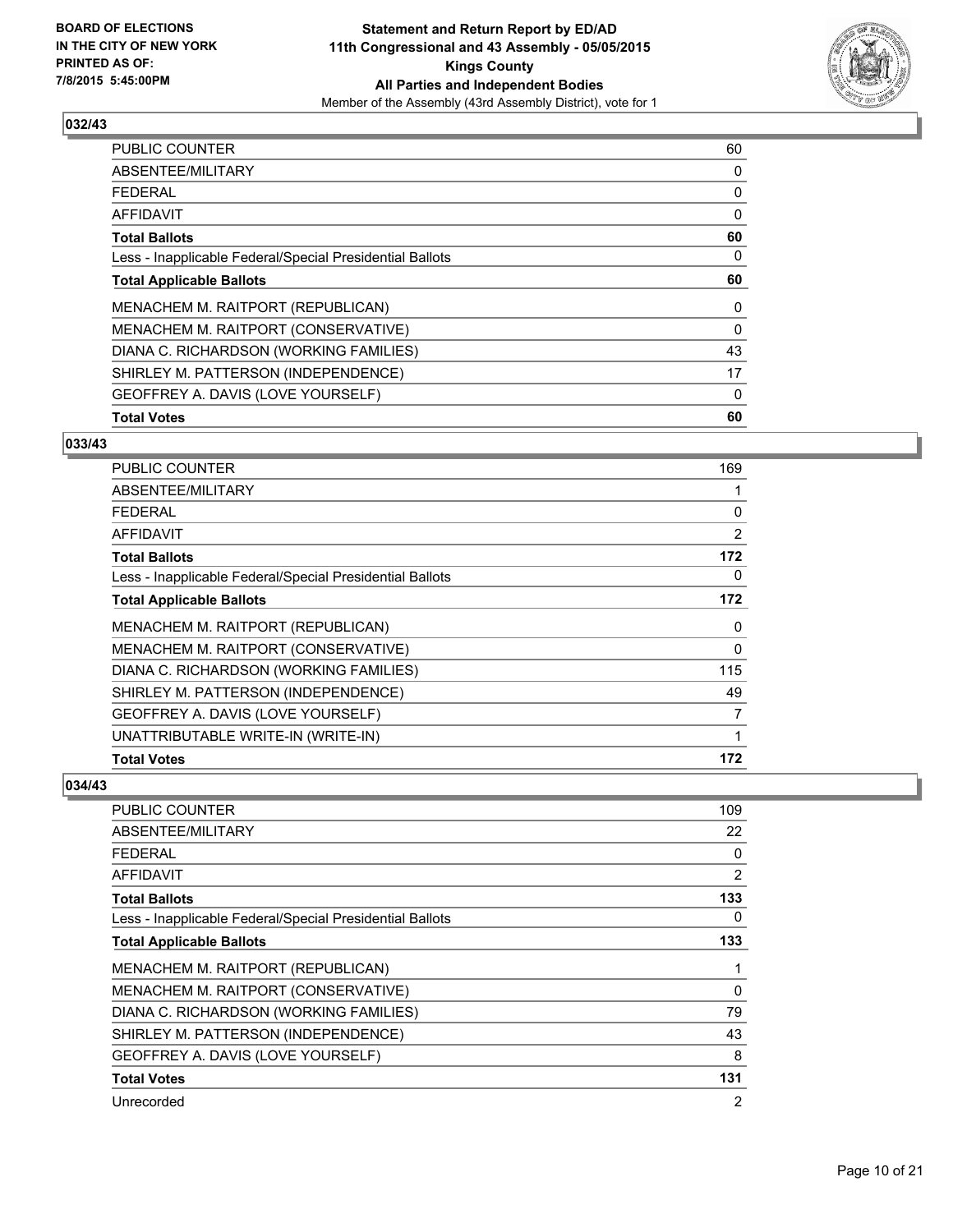

| <b>PUBLIC COUNTER</b>                                    | 137 |
|----------------------------------------------------------|-----|
| ABSENTEE/MILITARY                                        |     |
| <b>FEDERAL</b>                                           | 0   |
| AFFIDAVIT                                                | 1   |
| <b>Total Ballots</b>                                     | 139 |
| Less - Inapplicable Federal/Special Presidential Ballots | 0   |
| <b>Total Applicable Ballots</b>                          | 139 |
| MENACHEM M. RAITPORT (REPUBLICAN)                        | 24  |
| MENACHEM M. RAITPORT (CONSERVATIVE)                      | 6   |
| DIANA C. RICHARDSON (WORKING FAMILIES)                   | 62  |
| SHIRLEY M. PATTERSON (INDEPENDENCE)                      | 43  |
| GEOFFREY A. DAVIS (LOVE YOURSELF)                        | 3   |
| GUILLOROMO E. PHILPOTTS (WRITE-IN)                       | 1   |
| <b>Total Votes</b>                                       | 139 |

#### **036/43**

| <b>PUBLIC COUNTER</b>                                    | 371 |
|----------------------------------------------------------|-----|
| ABSENTEE/MILITARY                                        | 10  |
| <b>FEDERAL</b>                                           | 0   |
| <b>AFFIDAVIT</b>                                         | 11  |
| <b>Total Ballots</b>                                     | 392 |
| Less - Inapplicable Federal/Special Presidential Ballots | 0   |
| <b>Total Applicable Ballots</b>                          | 392 |
| MENACHEM M. RAITPORT (REPUBLICAN)                        | 165 |
| MENACHEM M. RAITPORT (CONSERVATIVE)                      | 44  |
| DIANA C. RICHARDSON (WORKING FAMILIES)                   | 88  |
| SHIRLEY M. PATTERSON (INDEPENDENCE)                      | 86  |
| GEOFFREY A. DAVIS (LOVE YOURSELF)                        | 8   |
| UNATTRIBUTABLE WRITE-IN (WRITE-IN)                       | 1   |
| <b>Total Votes</b>                                       | 392 |

| <b>PUBLIC COUNTER</b>                                    | 174      |
|----------------------------------------------------------|----------|
| ABSENTEE/MILITARY                                        | 0        |
| <b>FEDERAL</b>                                           | 0        |
| AFFIDAVIT                                                | 10       |
| <b>Total Ballots</b>                                     | 184      |
| Less - Inapplicable Federal/Special Presidential Ballots | $\Omega$ |
| <b>Total Applicable Ballots</b>                          | 184      |
| MENACHEM M. RAITPORT (REPUBLICAN)                        | 25       |
| MENACHEM M. RAITPORT (CONSERVATIVE)                      | 10       |
| DIANA C. RICHARDSON (WORKING FAMILIES)                   | 84       |
| SHIRLEY M. PATTERSON (INDEPENDENCE)                      | 60       |
| GEOFFREY A. DAVIS (LOVE YOURSELF)                        | 5        |
| <b>Total Votes</b>                                       | 184      |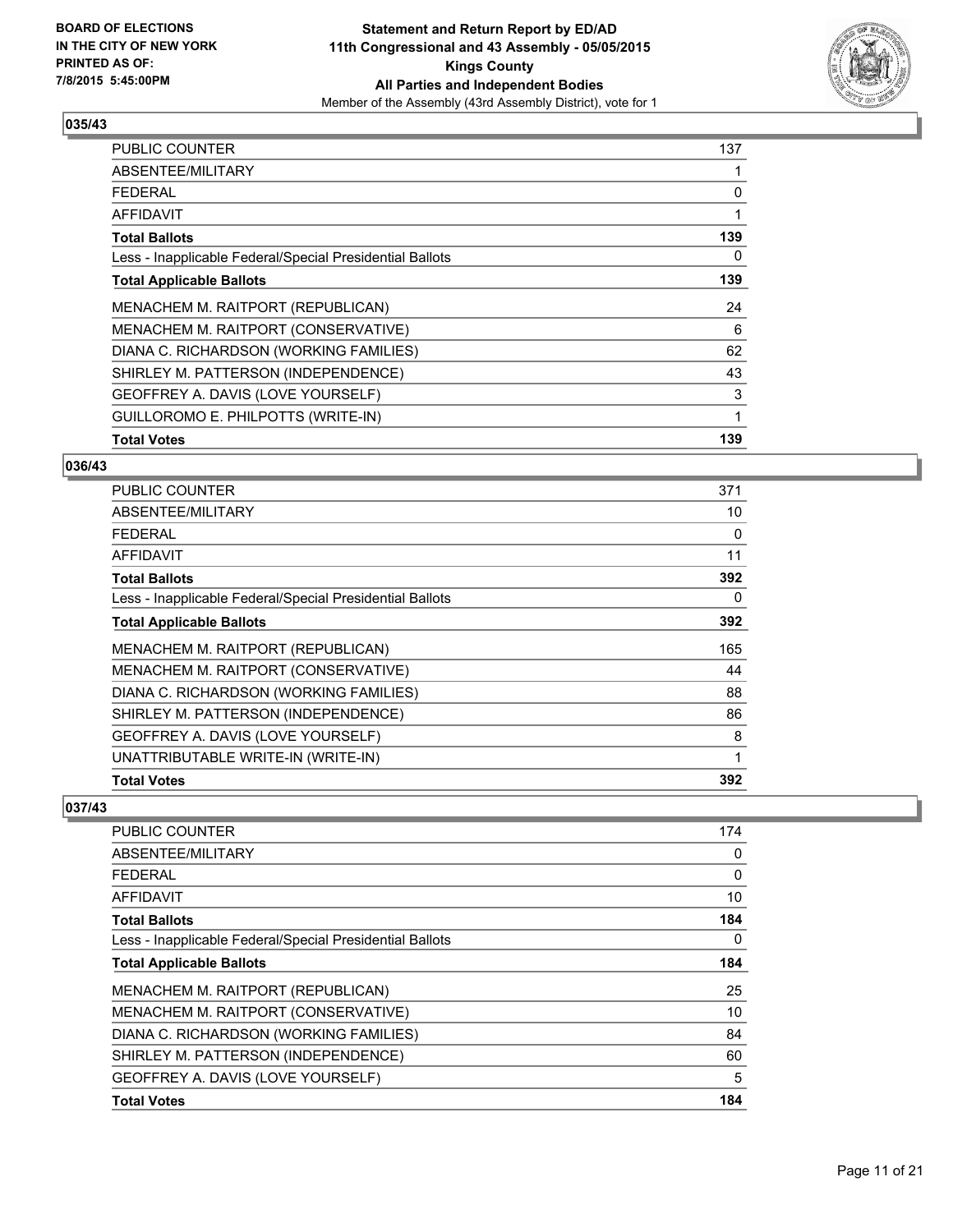

| <b>Total Votes</b>                                       | 282 |
|----------------------------------------------------------|-----|
| GEOFFREY A. DAVIS (LOVE YOURSELF)                        | 6   |
| SHIRLEY M. PATTERSON (INDEPENDENCE)                      | 119 |
| DIANA C. RICHARDSON (WORKING FAMILIES)                   | 121 |
| MENACHEM M. RAITPORT (CONSERVATIVE)                      | 8   |
| MENACHEM M. RAITPORT (REPUBLICAN)                        | 28  |
| <b>Total Applicable Ballots</b>                          | 282 |
| Less - Inapplicable Federal/Special Presidential Ballots | 0   |
| <b>Total Ballots</b>                                     | 282 |
| AFFIDAVIT                                                | 4   |
| <b>FEDERAL</b>                                           | 0   |
| ABSENTEE/MILITARY                                        |     |
| PUBLIC COUNTER                                           | 277 |

#### **039/43**

| PUBLIC COUNTER                                           | 170 |
|----------------------------------------------------------|-----|
| ABSENTEE/MILITARY                                        | 6   |
| <b>FEDERAL</b>                                           | 0   |
| AFFIDAVIT                                                | 1   |
| <b>Total Ballots</b>                                     | 177 |
| Less - Inapplicable Federal/Special Presidential Ballots | 0   |
| <b>Total Applicable Ballots</b>                          | 177 |
| MENACHEM M. RAITPORT (REPUBLICAN)                        | 31  |
| MENACHEM M. RAITPORT (CONSERVATIVE)                      | 11  |
| DIANA C. RICHARDSON (WORKING FAMILIES)                   | 75  |
| SHIRLEY M. PATTERSON (INDEPENDENCE)                      | 44  |
| GEOFFREY A. DAVIS (LOVE YOURSELF)                        | 16  |
| <b>Total Votes</b>                                       | 177 |

# **040/43 COMBINED into: 036/43**

| PUBLIC COUNTER                                           | 64 |
|----------------------------------------------------------|----|
| ABSENTEE/MILITARY                                        | 0  |
| <b>FEDERAL</b>                                           | 0  |
| <b>AFFIDAVIT</b>                                         | 1  |
| <b>Total Ballots</b>                                     | 65 |
| Less - Inapplicable Federal/Special Presidential Ballots | 0  |
| <b>Total Applicable Ballots</b>                          | 65 |
| MENACHEM M. RAITPORT (REPUBLICAN)                        | 3  |
| MENACHEM M. RAITPORT (CONSERVATIVE)                      | 0  |
| DIANA C. RICHARDSON (WORKING FAMILIES)                   | 34 |
| SHIRLEY M. PATTERSON (INDEPENDENCE)                      | 22 |
| GEOFFREY A. DAVIS (LOVE YOURSELF)                        | 5  |
| <b>Total Votes</b>                                       | 64 |
| Unrecorded                                               | 1  |
|                                                          |    |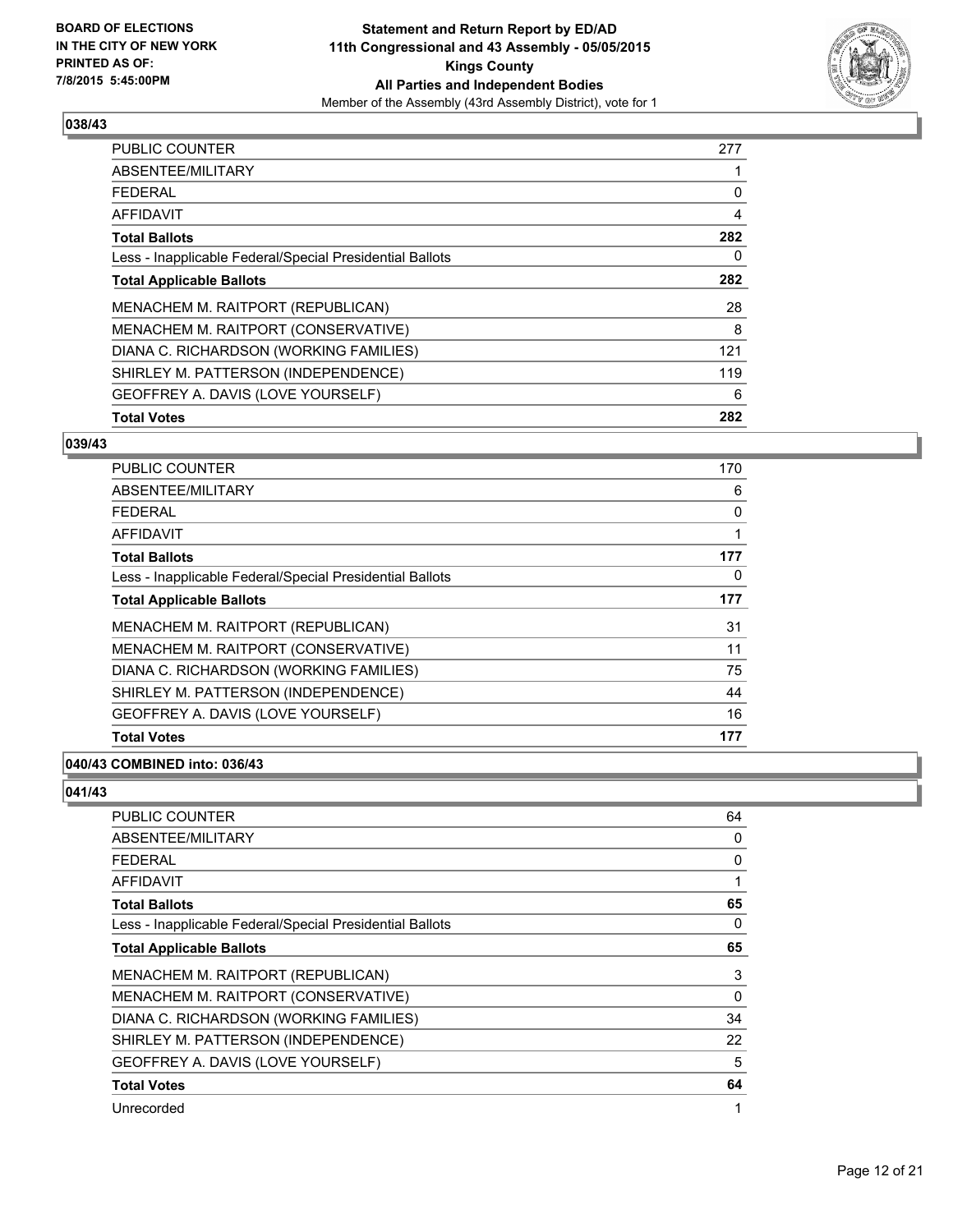

| <b>Total Votes</b>                                       | 189 |
|----------------------------------------------------------|-----|
| GEOFFREY A. DAVIS (LOVE YOURSELF)                        | 8   |
| SHIRLEY M. PATTERSON (INDEPENDENCE)                      | 64  |
| DIANA C. RICHARDSON (WORKING FAMILIES)                   | 61  |
| MENACHEM M. RAITPORT (CONSERVATIVE)                      | 15  |
| MENACHEM M. RAITPORT (REPUBLICAN)                        | 41  |
| <b>Total Applicable Ballots</b>                          | 189 |
| Less - Inapplicable Federal/Special Presidential Ballots | 0   |
| <b>Total Ballots</b>                                     | 189 |
| AFFIDAVIT                                                | 4   |
| <b>FEDERAL</b>                                           | 0   |
| ABSENTEE/MILITARY                                        | 3   |
| PUBLIC COUNTER                                           | 182 |

# **043/43 COMBINED into: 042/43**

# **044/43**

| <b>PUBLIC COUNTER</b>                                    | 56 |
|----------------------------------------------------------|----|
| ABSENTEE/MILITARY                                        | 0  |
| <b>FEDERAL</b>                                           | 0  |
| <b>AFFIDAVIT</b>                                         | 0  |
| <b>Total Ballots</b>                                     | 56 |
| Less - Inapplicable Federal/Special Presidential Ballots | 0  |
| <b>Total Applicable Ballots</b>                          | 56 |
| MENACHEM M. RAITPORT (REPUBLICAN)                        | 0  |
| MENACHEM M. RAITPORT (CONSERVATIVE)                      | 0  |
| DIANA C. RICHARDSON (WORKING FAMILIES)                   | 30 |
| SHIRLEY M. PATTERSON (INDEPENDENCE)                      | 24 |
| GEOFFREY A. DAVIS (LOVE YOURSELF)                        | 2  |
| <b>Total Votes</b>                                       | 56 |
| 045/43 COMBINED into: 072/43                             |    |

**046/43 COMBINED into: 047/43**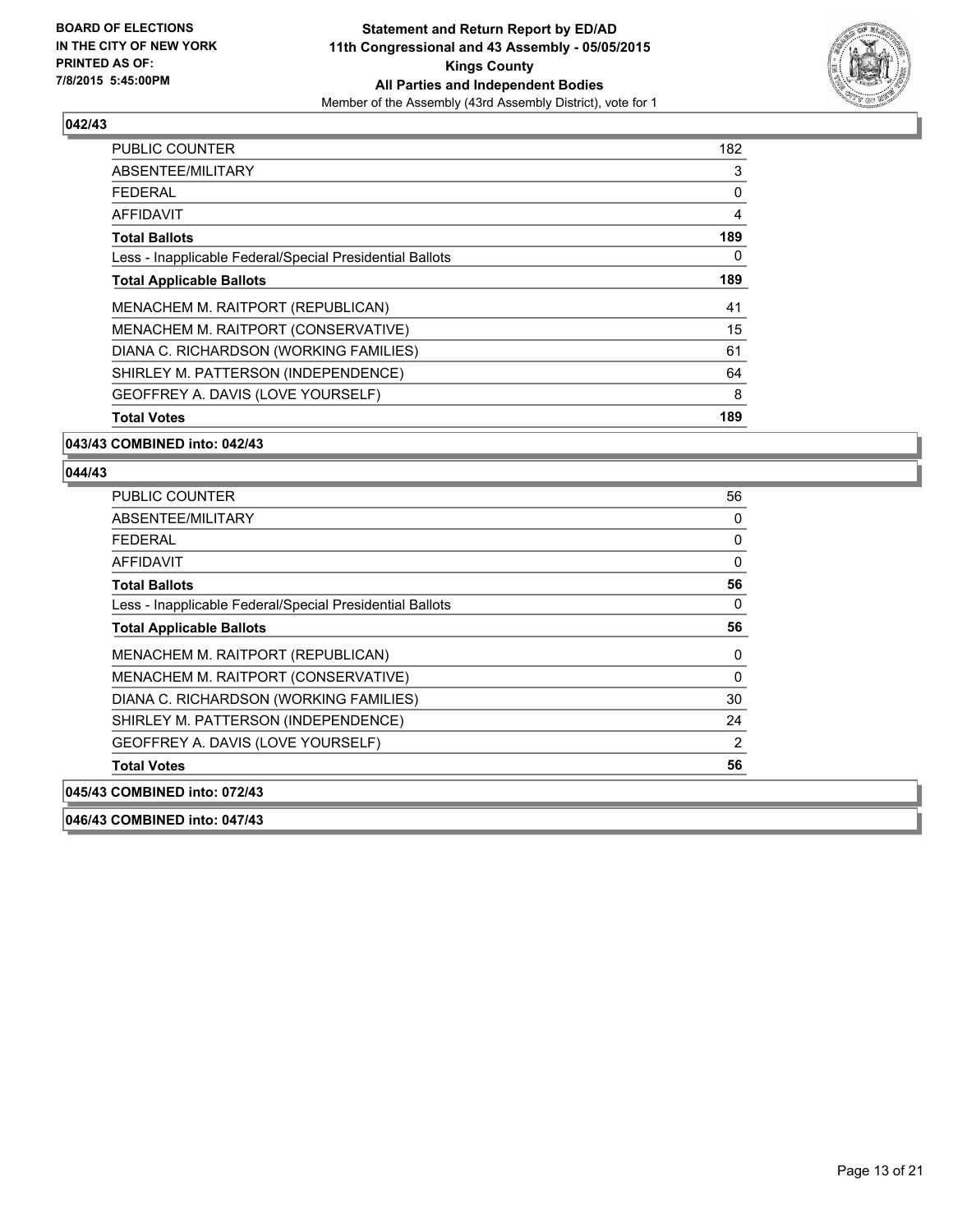

| <b>PUBLIC COUNTER</b>                                    | 106      |
|----------------------------------------------------------|----------|
| ABSENTEE/MILITARY                                        | 3        |
| <b>FEDERAL</b>                                           | 0        |
| AFFIDAVIT                                                | 0        |
| <b>Total Ballots</b>                                     | 109      |
| Less - Inapplicable Federal/Special Presidential Ballots | 0        |
| <b>Total Applicable Ballots</b>                          | 109      |
| MENACHEM M. RAITPORT (REPUBLICAN)                        | 0        |
| MENACHEM M. RAITPORT (CONSERVATIVE)                      | $\Omega$ |
| DIANA C. RICHARDSON (WORKING FAMILIES)                   | 71       |
| SHIRLEY M. PATTERSON (INDEPENDENCE)                      | 35       |
| GEOFFREY A. DAVIS (LOVE YOURSELF)                        | 2        |
| <b>Total Votes</b>                                       | 108      |
| Unrecorded                                               | 1        |

#### **048/43**

| <b>PUBLIC COUNTER</b>                                    | 159 |
|----------------------------------------------------------|-----|
| ABSENTEE/MILITARY                                        | 15  |
| <b>FEDERAL</b>                                           | 0   |
| <b>AFFIDAVIT</b>                                         | 3   |
| <b>Total Ballots</b>                                     | 177 |
| Less - Inapplicable Federal/Special Presidential Ballots | 0   |
| <b>Total Applicable Ballots</b>                          | 177 |
| MENACHEM M. RAITPORT (REPUBLICAN)                        | 2   |
| MENACHEM M. RAITPORT (CONSERVATIVE)                      | 0   |
| DIANA C. RICHARDSON (WORKING FAMILIES)                   | 79  |
| SHIRLEY M. PATTERSON (INDEPENDENCE)                      | 78  |
| GEOFFREY A. DAVIS (LOVE YOURSELF)                        | 16  |
| <b>Total Votes</b>                                       | 175 |
| Unrecorded                                               | 2   |

| <b>PUBLIC COUNTER</b>                                    | 144          |
|----------------------------------------------------------|--------------|
| ABSENTEE/MILITARY                                        | 3            |
| <b>FEDERAL</b>                                           | $\mathbf{0}$ |
| AFFIDAVIT                                                | 3            |
| <b>Total Ballots</b>                                     | 150          |
| Less - Inapplicable Federal/Special Presidential Ballots | 0            |
| <b>Total Applicable Ballots</b>                          | 150          |
| MENACHEM M. RAITPORT (REPUBLICAN)                        | 3            |
| MENACHEM M. RAITPORT (CONSERVATIVE)                      |              |
| DIANA C. RICHARDSON (WORKING FAMILIES)                   | 82           |
| SHIRLEY M. PATTERSON (INDEPENDENCE)                      | 53           |
| GEOFFREY A. DAVIS (LOVE YOURSELF)                        | 9            |
| <b>Total Votes</b>                                       | 148          |
| Unrecorded                                               | 2            |
| 050/43 COMBINED into: 049/43                             |              |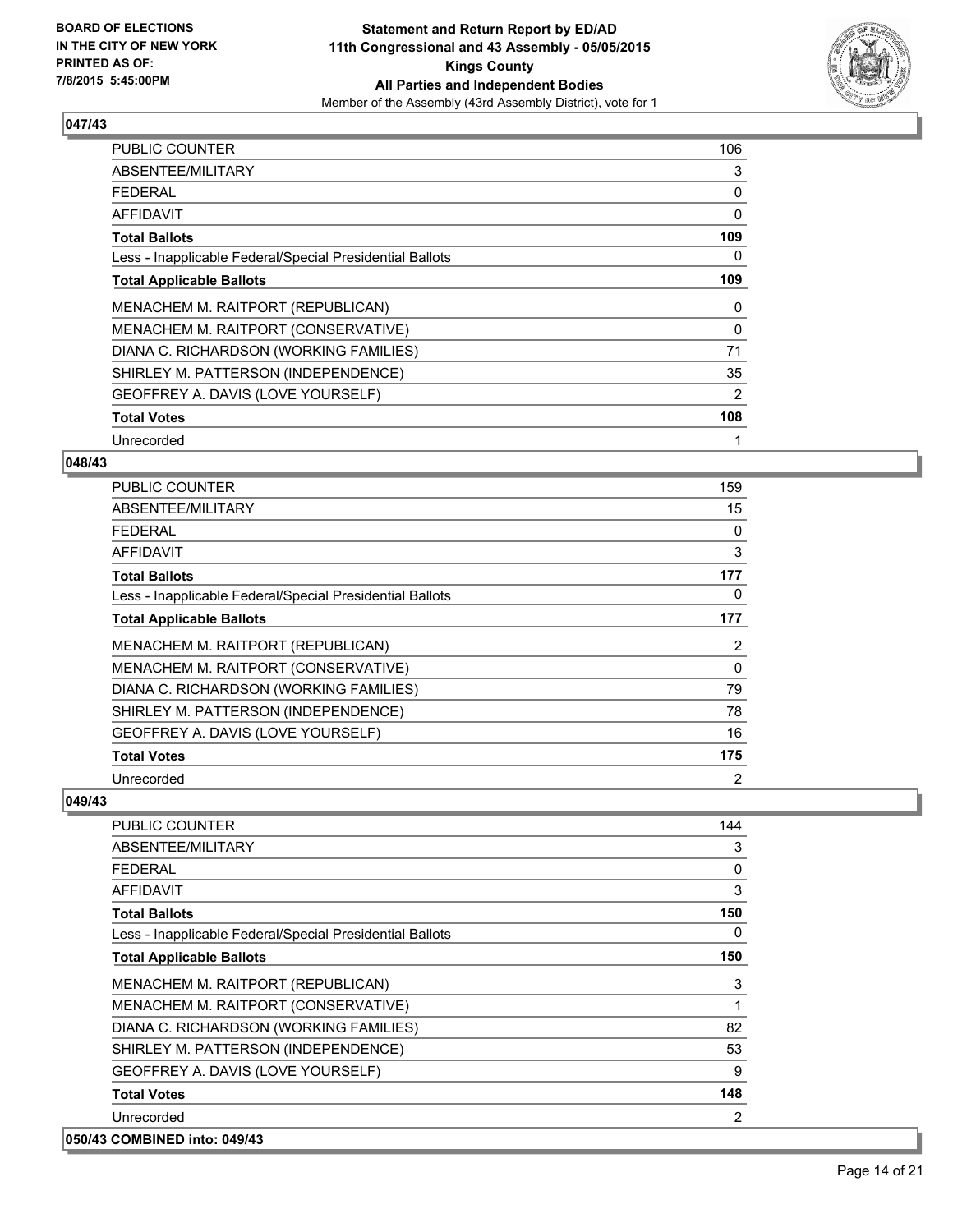

| <b>PUBLIC COUNTER</b>                                    | 187            |
|----------------------------------------------------------|----------------|
| ABSENTEE/MILITARY                                        |                |
| <b>FEDERAL</b>                                           | 0              |
| AFFIDAVIT                                                | $\overline{2}$ |
| <b>Total Ballots</b>                                     | 190            |
| Less - Inapplicable Federal/Special Presidential Ballots | 0              |
| <b>Total Applicable Ballots</b>                          | 190            |
| MENACHEM M. RAITPORT (REPUBLICAN)                        | 3              |
| MENACHEM M. RAITPORT (CONSERVATIVE)                      | 2              |
| DIANA C. RICHARDSON (WORKING FAMILIES)                   | 61             |
| SHIRLEY M. PATTERSON (INDEPENDENCE)                      | 108            |
| GEOFFREY A. DAVIS (LOVE YOURSELF)                        | 16             |
| <b>Total Votes</b>                                       | 190            |

#### **052/43**

| PUBLIC COUNTER                                           | 151      |
|----------------------------------------------------------|----------|
| ABSENTEE/MILITARY                                        | 2        |
| <b>FEDERAL</b>                                           | 0        |
| AFFIDAVIT                                                | $\Omega$ |
| <b>Total Ballots</b>                                     | 153      |
| Less - Inapplicable Federal/Special Presidential Ballots | 0        |
| <b>Total Applicable Ballots</b>                          | 153      |
| MENACHEM M. RAITPORT (REPUBLICAN)                        | 0        |
| MENACHEM M. RAITPORT (CONSERVATIVE)                      | 0        |
| DIANA C. RICHARDSON (WORKING FAMILIES)                   | 94       |
| SHIRLEY M. PATTERSON (INDEPENDENCE)                      | 57       |
| GEOFFREY A. DAVIS (LOVE YOURSELF)                        |          |
| UNATTRIBUTABLE WRITE-IN (WRITE-IN)                       |          |
| <b>Total Votes</b>                                       | 153      |

#### **053/43**

| <b>PUBLIC COUNTER</b>                                    | 106 |
|----------------------------------------------------------|-----|
| ABSENTEE/MILITARY                                        | 17  |
| <b>FEDERAL</b>                                           | 0   |
| <b>AFFIDAVIT</b>                                         | 3   |
| <b>Total Ballots</b>                                     | 126 |
| Less - Inapplicable Federal/Special Presidential Ballots | 0   |
| <b>Total Applicable Ballots</b>                          | 126 |
| MENACHEM M. RAITPORT (REPUBLICAN)                        | 18  |
| MENACHEM M. RAITPORT (CONSERVATIVE)                      | 8   |
| DIANA C. RICHARDSON (WORKING FAMILIES)                   | 64  |
| SHIRLEY M. PATTERSON (INDEPENDENCE)                      | 29  |
| GEOFFREY A. DAVIS (LOVE YOURSELF)                        | 5   |
| UNATTRIBUTABLE WRITE-IN (WRITE-IN)                       | 1   |
| <b>Total Votes</b>                                       | 125 |
| Unrecorded                                               | 1   |
| COMPINED into: 055/42                                    |     |

# **054/43 COMBINED into: 055/43**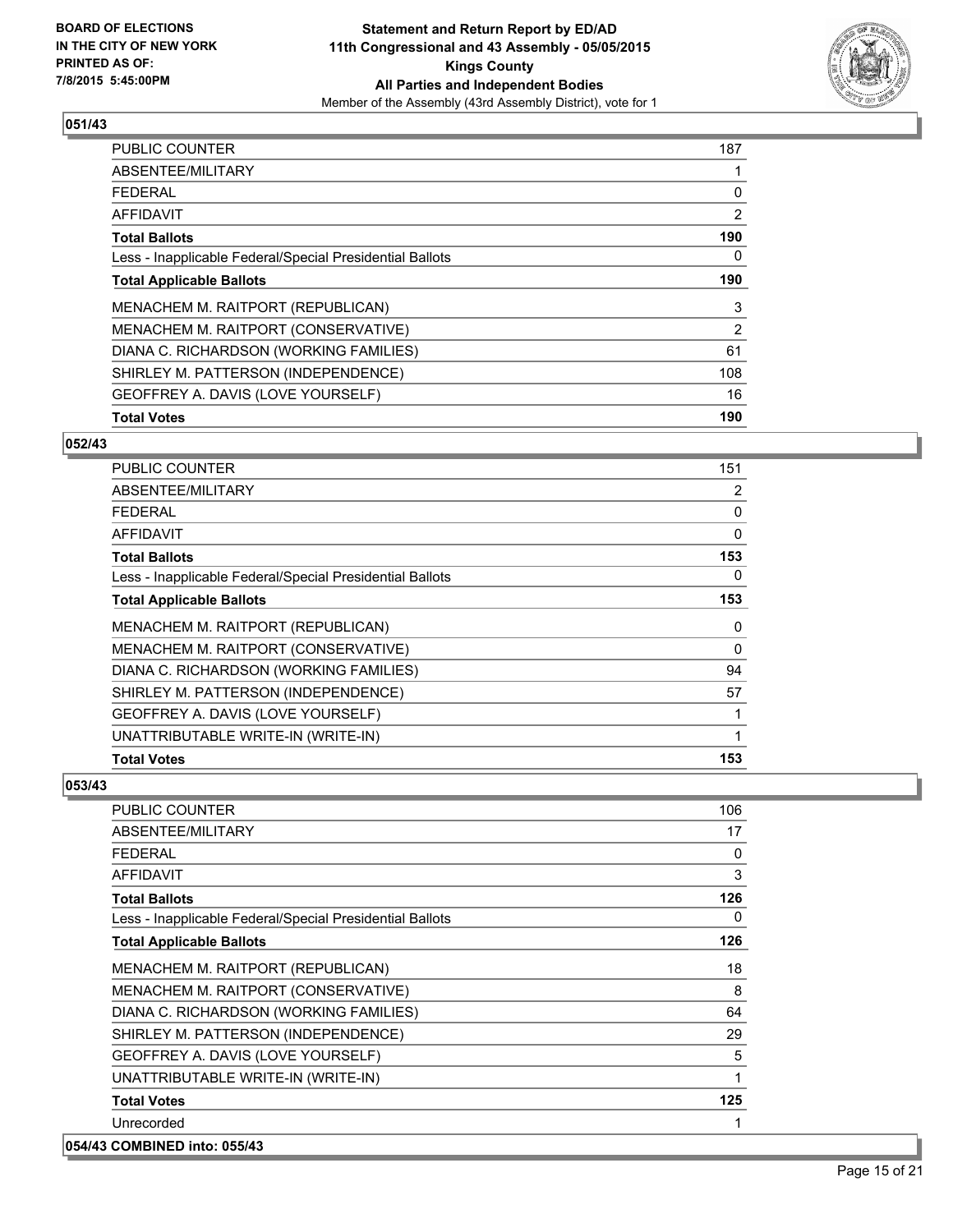

| <b>PUBLIC COUNTER</b>                                    | 230 |
|----------------------------------------------------------|-----|
| ABSENTEE/MILITARY                                        | 7   |
| <b>FEDERAL</b>                                           | 0   |
| AFFIDAVIT                                                | 4   |
| <b>Total Ballots</b>                                     | 241 |
| Less - Inapplicable Federal/Special Presidential Ballots | 0   |
| <b>Total Applicable Ballots</b>                          | 241 |
| MENACHEM M. RAITPORT (REPUBLICAN)                        | 45  |
| MENACHEM M. RAITPORT (CONSERVATIVE)                      | 19  |
| DIANA C. RICHARDSON (WORKING FAMILIES)                   | 117 |
| SHIRLEY M. PATTERSON (INDEPENDENCE)                      | 51  |
| GEOFFREY A. DAVIS (LOVE YOURSELF)                        | 8   |
| <b>KAREN FLEMING (WRITE-IN)</b>                          | 1   |
| <b>Total Votes</b>                                       | 241 |

#### **056/43**

| PUBLIC COUNTER                                           | 171 |
|----------------------------------------------------------|-----|
| ABSENTEE/MILITARY                                        | 3   |
| <b>FEDERAL</b>                                           | 0   |
| AFFIDAVIT                                                | 5   |
| <b>Total Ballots</b>                                     | 179 |
| Less - Inapplicable Federal/Special Presidential Ballots | 0   |
| <b>Total Applicable Ballots</b>                          | 179 |
| MENACHEM M. RAITPORT (REPUBLICAN)                        | 86  |
| MENACHEM M. RAITPORT (CONSERVATIVE)                      | 24  |
| DIANA C. RICHARDSON (WORKING FAMILIES)                   | 43  |
| SHIRLEY M. PATTERSON (INDEPENDENCE)                      | 22  |
| GEOFFREY A. DAVIS (LOVE YOURSELF)                        | 4   |
| <b>Total Votes</b>                                       | 179 |

| <b>PUBLIC COUNTER</b>                                    | 256 |
|----------------------------------------------------------|-----|
| ABSENTEE/MILITARY                                        | 5   |
| <b>FEDERAL</b>                                           | 0   |
| <b>AFFIDAVIT</b>                                         | 5   |
| <b>Total Ballots</b>                                     | 266 |
| Less - Inapplicable Federal/Special Presidential Ballots | 0   |
| <b>Total Applicable Ballots</b>                          | 266 |
| MENACHEM M. RAITPORT (REPUBLICAN)                        | 156 |
| MENACHEM M. RAITPORT (CONSERVATIVE)                      | 70  |
| DIANA C. RICHARDSON (WORKING FAMILIES)                   | 17  |
| SHIRLEY M. PATTERSON (INDEPENDENCE)                      | 21  |
| GEOFFREY A. DAVIS (LOVE YOURSELF)                        | 1   |
| <b>Total Votes</b>                                       | 265 |
| Unrecorded                                               |     |
| 058/43 COMBINED into: 013/43                             |     |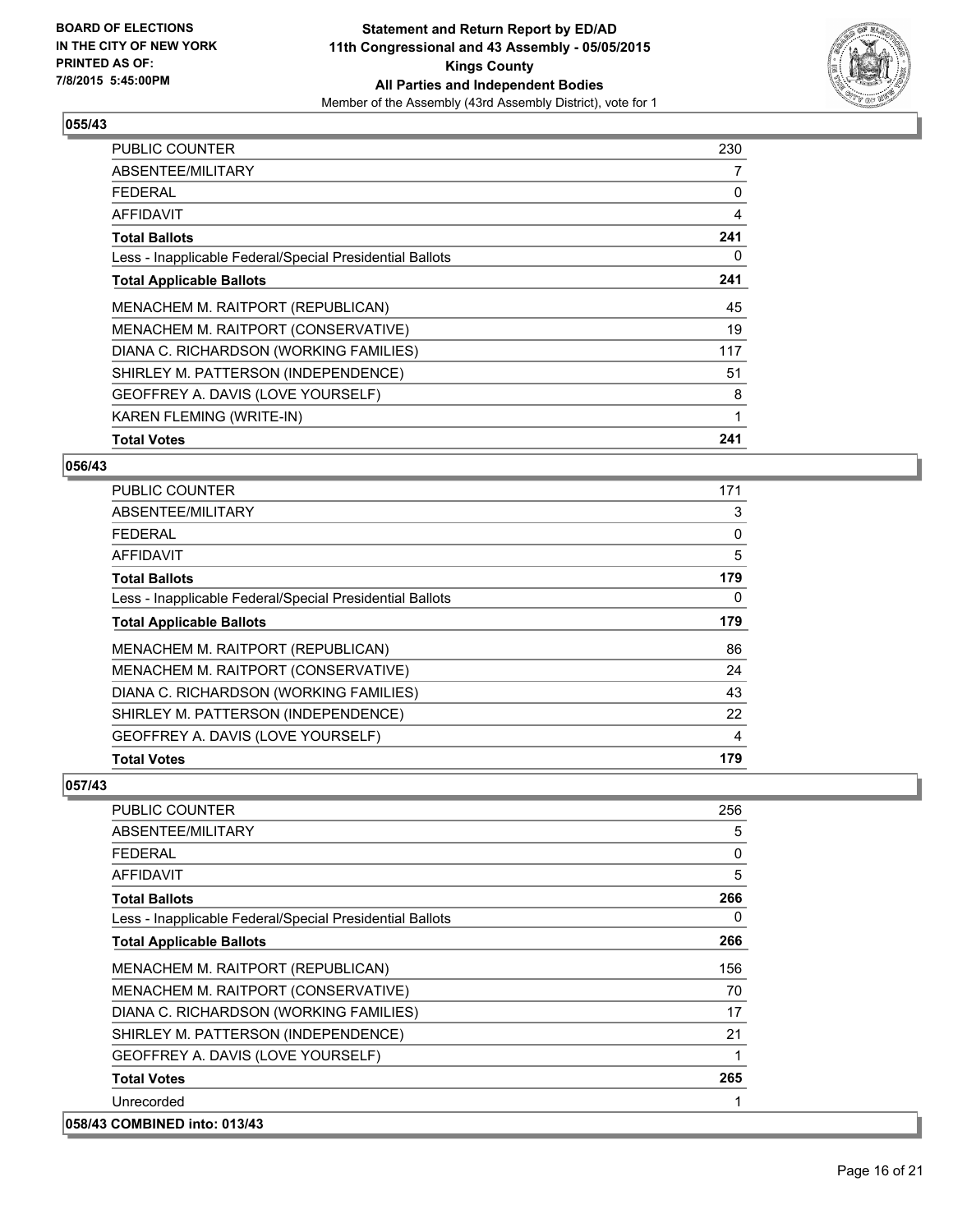

| PUBLIC COUNTER                                           | 210 |
|----------------------------------------------------------|-----|
| ABSENTEE/MILITARY                                        | 7   |
| <b>FEDERAL</b>                                           | 0   |
| AFFIDAVIT                                                | 6   |
| <b>Total Ballots</b>                                     | 223 |
| Less - Inapplicable Federal/Special Presidential Ballots | 0   |
| <b>Total Applicable Ballots</b>                          | 223 |
| MENACHEM M. RAITPORT (REPUBLICAN)                        | 102 |
| MENACHEM M. RAITPORT (CONSERVATIVE)                      | 35  |
| DIANA C. RICHARDSON (WORKING FAMILIES)                   | 48  |
| SHIRLEY M. PATTERSON (INDEPENDENCE)                      | 37  |
| GEOFFREY A. DAVIS (LOVE YOURSELF)                        | 1   |
| <b>Total Votes</b>                                       | 223 |

#### **060/43**

| PUBLIC COUNTER                                           | 221 |
|----------------------------------------------------------|-----|
| ABSENTEE/MILITARY                                        | 7   |
| <b>FEDERAL</b>                                           | 0   |
| <b>AFFIDAVIT</b>                                         | 0   |
| <b>Total Ballots</b>                                     | 228 |
| Less - Inapplicable Federal/Special Presidential Ballots | 0   |
| <b>Total Applicable Ballots</b>                          | 228 |
| MENACHEM M. RAITPORT (REPUBLICAN)                        | 114 |
| MENACHEM M. RAITPORT (CONSERVATIVE)                      | 23  |
| DIANA C. RICHARDSON (WORKING FAMILIES)                   | 49  |
| SHIRLEY M. PATTERSON (INDEPENDENCE)                      | 36  |
| GEOFFREY A. DAVIS (LOVE YOURSELF)                        | 3   |
| UNATTRIBUTABLE WRITE-IN (WRITE-IN)                       | 3   |
| <b>Total Votes</b>                                       | 228 |

| PUBLIC COUNTER                                           | 95           |
|----------------------------------------------------------|--------------|
| ABSENTEE/MILITARY                                        | 6            |
| <b>FEDERAL</b>                                           | $\mathbf{0}$ |
| AFFIDAVIT                                                | 3            |
| <b>Total Ballots</b>                                     | 104          |
| Less - Inapplicable Federal/Special Presidential Ballots | 0            |
| <b>Total Applicable Ballots</b>                          | 104          |
| MENACHEM M. RAITPORT (REPUBLICAN)                        | 12           |
| MENACHEM M. RAITPORT (CONSERVATIVE)                      | 6            |
| DIANA C. RICHARDSON (WORKING FAMILIES)                   | 37           |
| SHIRLEY M. PATTERSON (INDEPENDENCE)                      | 43           |
| GEOFFREY A. DAVIS (LOVE YOURSELF)                        | 5            |
| UNATTRIBUTABLE WRITE-IN (WRITE-IN)                       | 1            |
| <b>Total Votes</b>                                       | 104          |
| 062/43 COMBINED into: 063/43                             |              |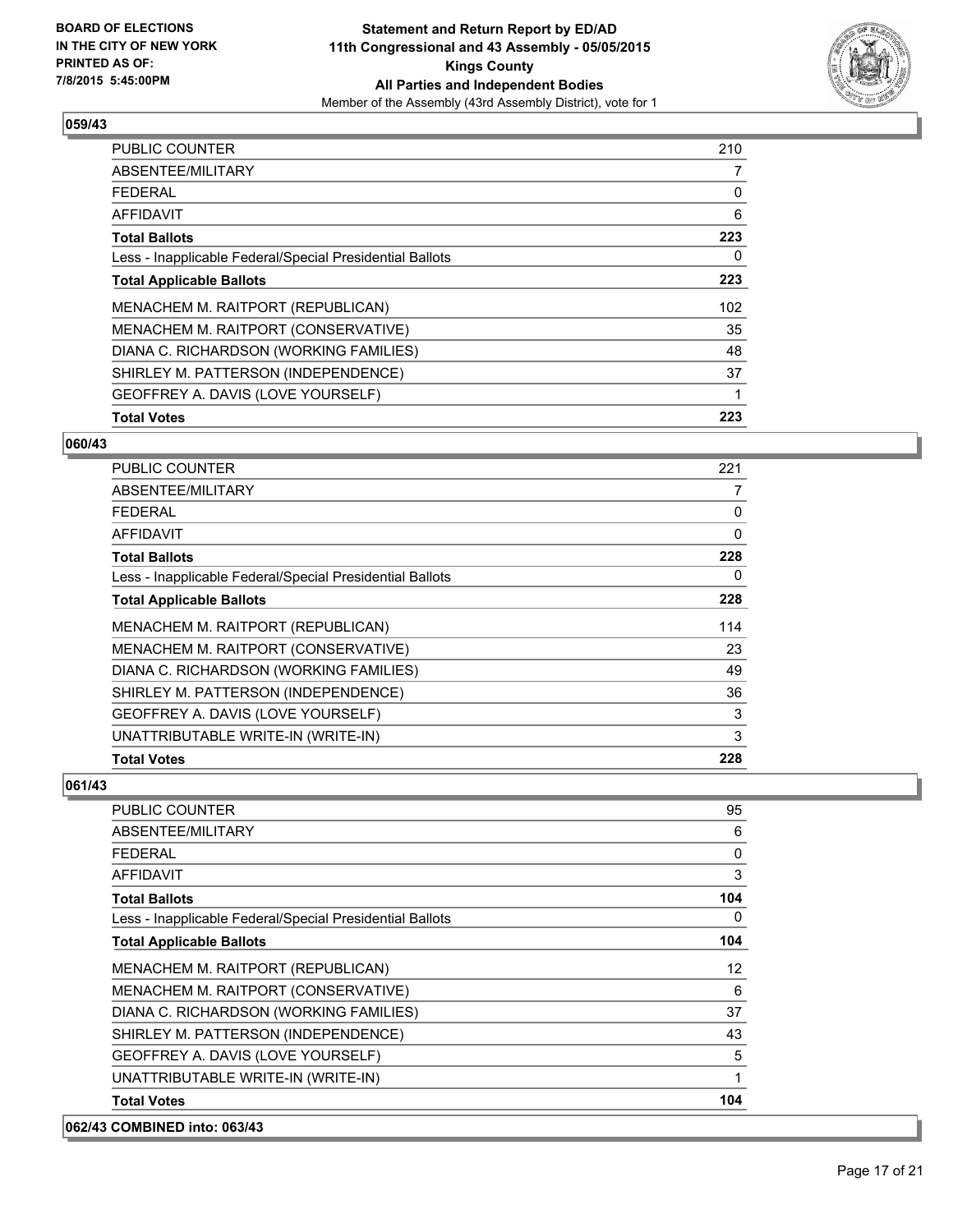

| PUBLIC COUNTER                                           | 257 |
|----------------------------------------------------------|-----|
| ABSENTEE/MILITARY                                        | 4   |
| <b>FEDERAL</b>                                           | 0   |
| AFFIDAVIT                                                | 9   |
| <b>Total Ballots</b>                                     | 270 |
| Less - Inapplicable Federal/Special Presidential Ballots | 0   |
| <b>Total Applicable Ballots</b>                          | 270 |
| MENACHEM M. RAITPORT (REPUBLICAN)                        | 150 |
| MENACHEM M. RAITPORT (CONSERVATIVE)                      | 52  |
| DIANA C. RICHARDSON (WORKING FAMILIES)                   | 28  |
| SHIRLEY M. PATTERSON (INDEPENDENCE)                      | 37  |
| GEOFFREY A. DAVIS (LOVE YOURSELF)                        | 3   |
| <b>Total Votes</b>                                       | 270 |

### **064/43 COMBINED into: 059/43**

# **065/43 COMBINED into: 070/43**

| <b>PUBLIC COUNTER</b>                                    | 102 |
|----------------------------------------------------------|-----|
| ABSENTEE/MILITARY                                        | 3   |
| <b>FEDERAL</b>                                           | 0   |
| <b>AFFIDAVIT</b>                                         | 1   |
| <b>Total Ballots</b>                                     | 106 |
| Less - Inapplicable Federal/Special Presidential Ballots | 0   |
| <b>Total Applicable Ballots</b>                          | 106 |
| MENACHEM M. RAITPORT (REPUBLICAN)                        | 3   |
| MENACHEM M. RAITPORT (CONSERVATIVE)                      | 0   |
| DIANA C. RICHARDSON (WORKING FAMILIES)                   | 67  |
| SHIRLEY M. PATTERSON (INDEPENDENCE)                      | 27  |
| GEOFFREY A. DAVIS (LOVE YOURSELF)                        | 7   |
| UNATTRIBUTABLE WRITE-IN (WRITE-IN)                       | 1   |
| <b>Total Votes</b>                                       | 105 |
| Unrecorded                                               |     |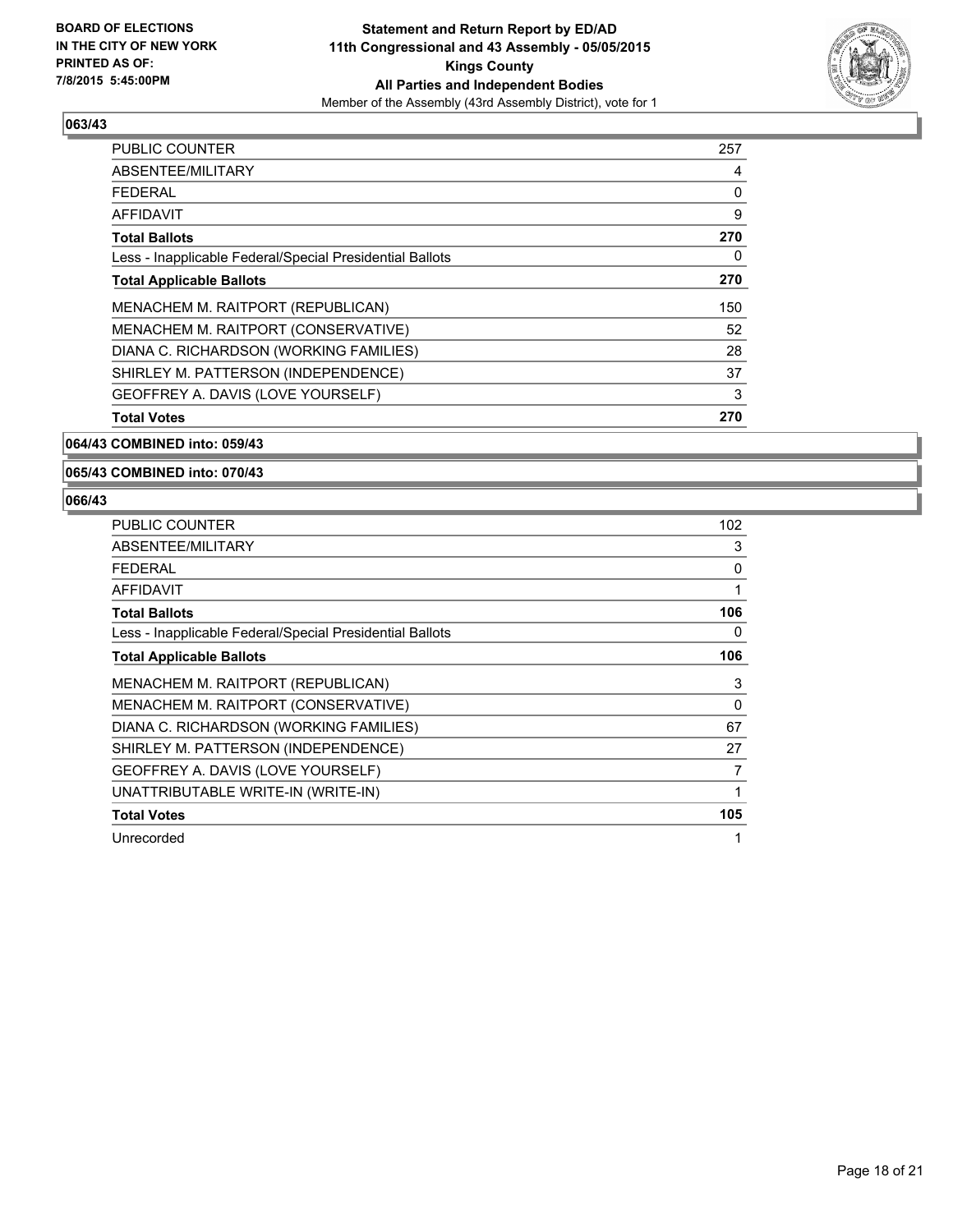

| <b>PUBLIC COUNTER</b>                                    | 185 |
|----------------------------------------------------------|-----|
| ABSENTEE/MILITARY                                        | 22  |
| <b>FEDERAL</b>                                           | 0   |
| AFFIDAVIT                                                | 4   |
| <b>Total Ballots</b>                                     | 211 |
| Less - Inapplicable Federal/Special Presidential Ballots | 0   |
| <b>Total Applicable Ballots</b>                          | 211 |
| MENACHEM M. RAITPORT (REPUBLICAN)                        | 33  |
| MENACHEM M. RAITPORT (CONSERVATIVE)                      | 7   |
| DIANA C. RICHARDSON (WORKING FAMILIES)                   | 79  |
| SHIRLEY M. PATTERSON (INDEPENDENCE)                      | 41  |
| GEOFFREY A. DAVIS (LOVE YOURSELF)                        | 47  |
| <b>Total Votes</b>                                       | 207 |
| Unrecorded                                               | 4   |

#### **068/43**

| <b>PUBLIC COUNTER</b>                                    | 165            |
|----------------------------------------------------------|----------------|
| ABSENTEE/MILITARY                                        | 2              |
| <b>FEDERAL</b>                                           | 0              |
| <b>AFFIDAVIT</b>                                         | 2              |
| <b>Total Ballots</b>                                     | 169            |
| Less - Inapplicable Federal/Special Presidential Ballots | 0              |
| <b>Total Applicable Ballots</b>                          | 169            |
| MENACHEM M. RAITPORT (REPUBLICAN)                        | 21             |
| MENACHEM M. RAITPORT (CONSERVATIVE)                      | 11             |
| DIANA C. RICHARDSON (WORKING FAMILIES)                   | 96             |
| SHIRLEY M. PATTERSON (INDEPENDENCE)                      | 38             |
| GEOFFREY A. DAVIS (LOVE YOURSELF)                        | $\overline{2}$ |
| <b>Total Votes</b>                                       | 168            |
| Unrecorded                                               | 1              |

| <b>PUBLIC COUNTER</b>                                    | 102          |
|----------------------------------------------------------|--------------|
| ABSENTEE/MILITARY                                        | 3            |
| <b>FEDERAL</b>                                           | 0            |
| <b>AFFIDAVIT</b>                                         | 0            |
| <b>Total Ballots</b>                                     | 105          |
| Less - Inapplicable Federal/Special Presidential Ballots | 0            |
| <b>Total Applicable Ballots</b>                          | 105          |
| MENACHEM M. RAITPORT (REPUBLICAN)                        | 2            |
| MENACHEM M. RAITPORT (CONSERVATIVE)                      | $\mathbf{0}$ |
| DIANA C. RICHARDSON (WORKING FAMILIES)                   | 57           |
| SHIRLEY M. PATTERSON (INDEPENDENCE)                      | 44           |
| GEOFFREY A. DAVIS (LOVE YOURSELF)                        | 1            |
| <b>Total Votes</b>                                       | 104          |
| Unrecorded                                               |              |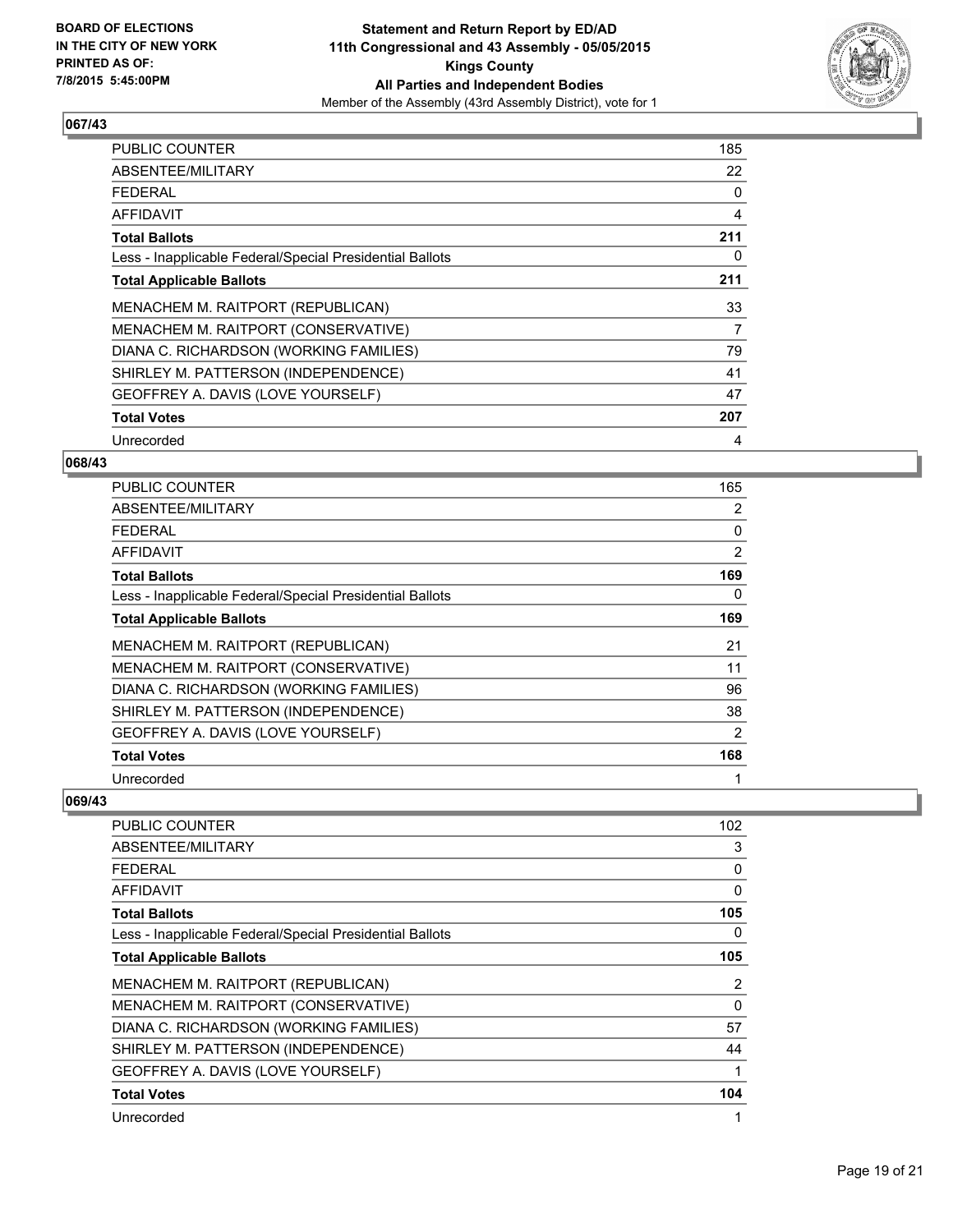

| <b>Total Votes</b>                                       | 109 |
|----------------------------------------------------------|-----|
| GEOFFREY A. DAVIS (LOVE YOURSELF)                        | 3   |
| SHIRLEY M. PATTERSON (INDEPENDENCE)                      | 32  |
| DIANA C. RICHARDSON (WORKING FAMILIES)                   | 63  |
| MENACHEM M. RAITPORT (CONSERVATIVE)                      | 3   |
| MENACHEM M. RAITPORT (REPUBLICAN)                        | 8   |
| <b>Total Applicable Ballots</b>                          | 109 |
| Less - Inapplicable Federal/Special Presidential Ballots | 0   |
| <b>Total Ballots</b>                                     | 109 |
| AFFIDAVIT                                                | 0   |
| <b>FEDERAL</b>                                           | 0   |
| ABSENTEE/MILITARY                                        | 8   |
| <b>PUBLIC COUNTER</b>                                    | 101 |

## **071/43 COMBINED into: 052/43**

## **072/43**

| PUBLIC COUNTER                                           | 144            |
|----------------------------------------------------------|----------------|
| ABSENTEE/MILITARY                                        | 4              |
| <b>FEDERAL</b>                                           | 0              |
| AFFIDAVIT                                                |                |
| <b>Total Ballots</b>                                     | 149            |
| Less - Inapplicable Federal/Special Presidential Ballots | 0              |
| <b>Total Applicable Ballots</b>                          | 149            |
| MENACHEM M. RAITPORT (REPUBLICAN)                        | 3              |
| MENACHEM M. RAITPORT (CONSERVATIVE)                      | 0              |
| DIANA C. RICHARDSON (WORKING FAMILIES)                   | 91             |
| SHIRLEY M. PATTERSON (INDEPENDENCE)                      | 53             |
| GEOFFREY A. DAVIS (LOVE YOURSELF)                        | $\overline{2}$ |
| <b>Total Votes</b>                                       | 149            |

| PUBLIC COUNTER                                           | 126 |
|----------------------------------------------------------|-----|
| ABSENTEE/MILITARY                                        |     |
| <b>FEDERAL</b>                                           | 0   |
| <b>AFFIDAVIT</b>                                         |     |
| <b>Total Ballots</b>                                     | 128 |
| Less - Inapplicable Federal/Special Presidential Ballots | 0   |
| <b>Total Applicable Ballots</b>                          | 128 |
| MENACHEM M. RAITPORT (REPUBLICAN)                        |     |
| MENACHEM M. RAITPORT (CONSERVATIVE)                      | 0   |
| DIANA C. RICHARDSON (WORKING FAMILIES)                   | 91  |
| SHIRLEY M. PATTERSON (INDEPENDENCE)                      | 26  |
| GEOFFREY A. DAVIS (LOVE YOURSELF)                        | 9   |
| <b>Total Votes</b>                                       | 127 |
| Unrecorded                                               |     |
| 074/43 COMBINED into: 027/43                             |     |